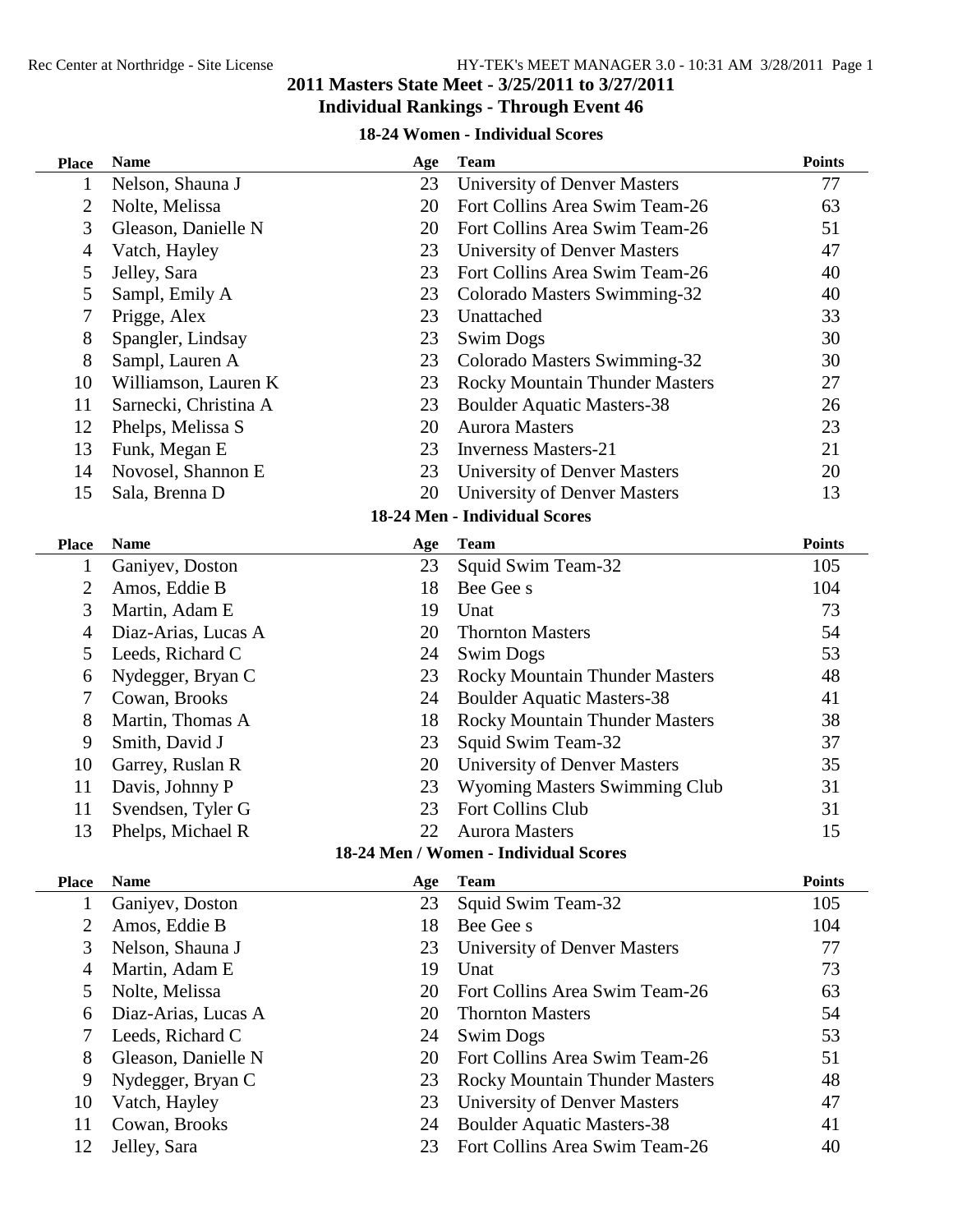## **Individual Rankings - Through Event 46**

### **18-24 Men / Women - Individual Scores**

| <b>Place</b>   | <b>Name</b>           | Age | <b>Team</b>                           | <b>Points</b> |
|----------------|-----------------------|-----|---------------------------------------|---------------|
| 12             | Sampl, Emily A        | 23  | Colorado Masters Swimming-32          | 40            |
| 14             | Martin, Thomas A      | 18  | <b>Rocky Mountain Thunder Masters</b> | 38            |
| 15             | Smith, David J        | 23  | Squid Swim Team-32                    | 37            |
| 16             | Garrey, Ruslan R      | 20  | <b>University of Denver Masters</b>   | 35            |
| 17             | Prigge, Alex          | 23  | Unattached                            | 33            |
| 18             | Davis, Johnny P       | 23  | Wyoming Masters Swimming Club         | 31            |
| 18             | Svendsen, Tyler G     | 23  | Fort Collins Club                     | 31            |
| 20             | Sampl, Lauren A       | 23  | Colorado Masters Swimming-32          | 30            |
| 20             | Spangler, Lindsay     | 23  | <b>Swim Dogs</b>                      | 30            |
| 22             | Williamson, Lauren K  | 23  | <b>Rocky Mountain Thunder Masters</b> | 27            |
| 23             | Sarnecki, Christina A | 23  | <b>Boulder Aquatic Masters-38</b>     | 26            |
| 24             | Phelps, Melissa S     | 20  | <b>Aurora Masters</b>                 | 23            |
| 25             | Funk, Megan E         | 23  | <b>Inverness Masters-21</b>           | 21            |
| 26             | Novosel, Shannon E    | 23  | University of Denver Masters          | 20            |
| 27             | Phelps, Michael R     | 22  | <b>Aurora Masters</b>                 | 15            |
| 28             | Sala, Brenna D        | 20  | <b>University of Denver Masters</b>   | 13            |
|                |                       |     | 25-29 Women - Individual Scores       |               |
| <b>Place</b>   | <b>Name</b>           | Age | <b>Team</b>                           | <b>Points</b> |
| $\mathbf 1$    | Gibbons, Chelsea M    | 27  | Bee Gee s                             | 98            |
| $\overline{2}$ | Walker, Sarah E       | 26  | Bee Gee s                             | 97            |
| 3              | Shuss, Audrey         | 27  | Jeffco Aquatic Masters-7              | 66            |
| 4              | Zeigler, Charity      | 28  | <b>University of Denver Masters</b>   | 57            |
| 5              | Fosha, Gretta E       | 28  | Colorado Masters Swimming-32          | 55            |
| 6              | Loper, Tracey E       | 27  | <b>University of Denver Masters</b>   | 38            |
| 6              | Cain, Jamie M         | 25  | <b>University of Denver Masters</b>   | 38            |
| 8              | Salutz, Alison        | 28  | Squid Swim Team-32                    | 34            |
| 9              | Yamashiro, Jan K      | 25  | <b>Swim Dogs</b>                      | 33            |
| 10             | Dalton, Alana M       | 26  | <b>Aurora Masters</b>                 | 29            |
| 11             | Taylor, Alexandra M   | 27  | Unat                                  | 27            |
| 12             | Deyell, Tracy A       | 25  | <b>Boulder Aquatic Masters-38</b>     | 20            |
| 13             | Weber, Teresa R       | 28  | <b>Aurora Masters</b>                 | 13            |
| 14             | Leonard, Caitlin W    | 26  | <b>Castle Rock Triathlon Club</b>     | 12            |
| 15             | Miller, Leanne        | 27  | University of Denver Masters          | 9             |
| 15             | Asmar, Melanie        | 28  | Squid Swim Team-32                    | 9             |
| 17             | Prasad, Kari J        | 29  | <b>Castle Rock Triathlon Club</b>     | 8             |
|                |                       |     | 25-29 Men - Individual Scores         |               |
| <b>Place</b>   | <b>Name</b>           | Age | <b>Team</b>                           | <b>Points</b> |
| $\mathbf 1$    | Gimlin, Matt R        | 26  | Bee Gee s                             | 116           |
| 2              | Ida, Kevin            | 28  | <b>Thornton Masters</b>               | 89            |
| 3              | Christianson, Jon R   | 29  | Squid Swim Team-32                    | 62            |
| 4              | Gullett, Jeff D       | 27  | <b>Aurora Masters</b>                 | 53            |
| 5              | Barta, Nick R         | 26  | <b>Rocky Mountain Thunder Masters</b> | 39            |
| 6              | Tuohy, Brian P        | 28  | Fort Collins Area Swim Team-26        | 36            |
| 7              | Lang, Elliot E        | 28  | <b>University of Denver Masters</b>   | 33            |
|                |                       |     |                                       |               |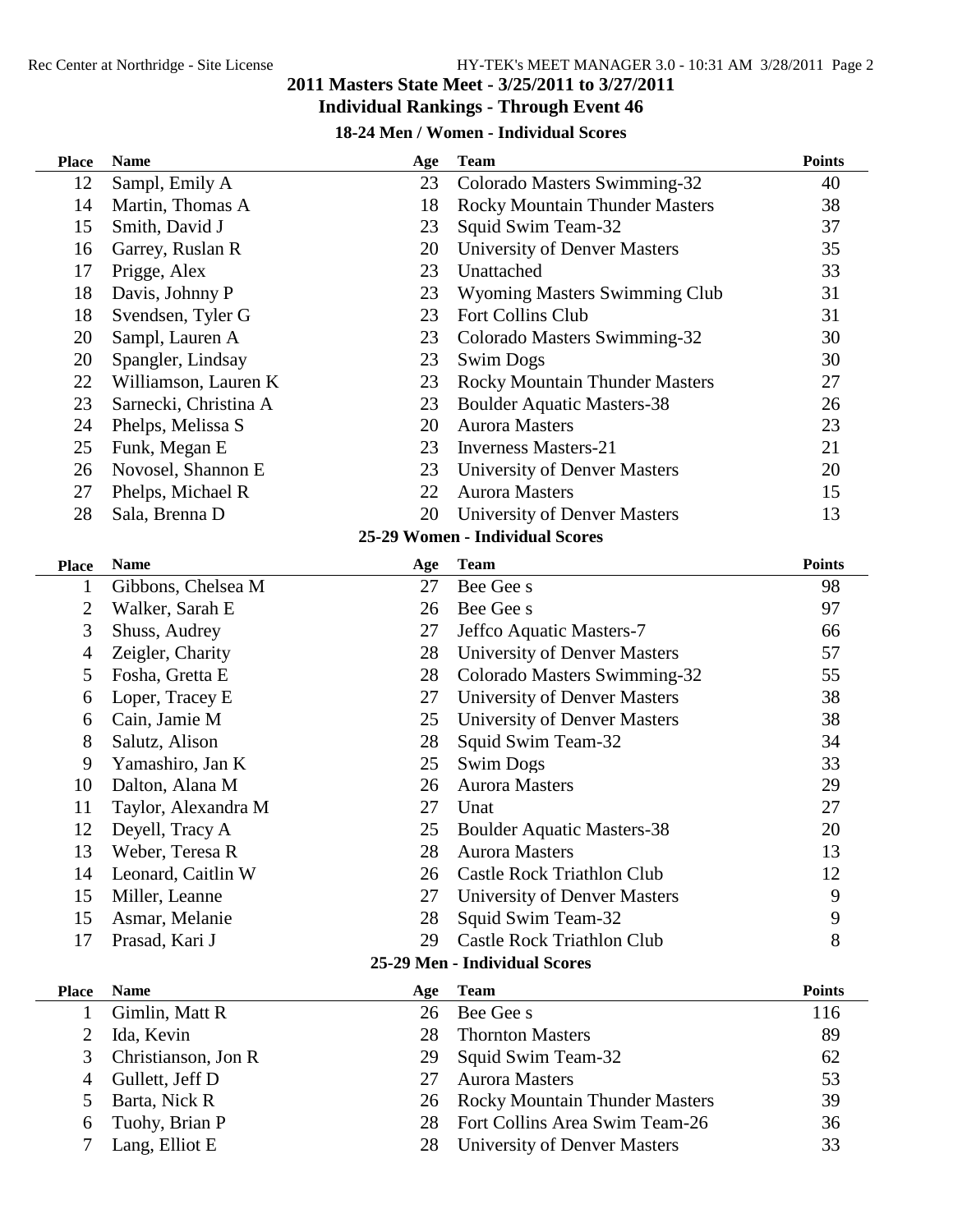# **Masters State Meet - 3/25/2011 to 3/27/2011**

### **Individual Rankings - Through Event 46**

| <b>Place</b>   | <b>Name</b>            | Age | <b>Team</b>                           | <b>Points</b> |
|----------------|------------------------|-----|---------------------------------------|---------------|
| 8              | Garabedian, Charles    | 28  | <b>Boulder Aquatic Masters-38</b>     | 32            |
| 8              | McClelland, Ryan M     | 28  | <b>Thornton Masters</b>               | 32            |
| 10             | Martinez, Kyle G       | 28  | Squid Swim Team-32                    | 21            |
| 11             | Ayer, Michael          | 28  | <b>Boulder Aquatic Masters-38</b>     | 13            |
|                |                        |     | 25-29 Men / Women - Individual Scores |               |
| <b>Place</b>   | <b>Name</b>            | Age | <b>Team</b>                           | <b>Points</b> |
| 1              | Gimlin, Matt R         | 26  | Bee Gee s                             | 116           |
| 2              | Gibbons, Chelsea M     | 27  | Bee Gee s                             | 98            |
| 3              | Walker, Sarah E        | 26  | Bee Gee s                             | 97            |
| $\overline{4}$ | Ida, Kevin             | 28  | <b>Thornton Masters</b>               | 89            |
| 5              | Shuss, Audrey          | 27  | Jeffco Aquatic Masters-7              | 66            |
| 6              | Christianson, Jon R    | 29  | Squid Swim Team-32                    | 62            |
| 7              | Zeigler, Charity       | 28  | <b>University of Denver Masters</b>   | 57            |
| 8              | Fosha, Gretta E        | 28  | Colorado Masters Swimming-32          | 55            |
| 9              | Gullett, Jeff D        | 27  | <b>Aurora Masters</b>                 | 53            |
| 10             | Barta, Nick R          | 26  | <b>Rocky Mountain Thunder Masters</b> | 39            |
| 11             | Loper, Tracey E        | 27  | University of Denver Masters          | 38            |
| 11             | Cain, Jamie M          | 25  | University of Denver Masters          | 38            |
| 13             | Tuohy, Brian P         | 28  | Fort Collins Area Swim Team-26        | 36            |
| 14             | Salutz, Alison         | 28  | Squid Swim Team-32                    | 34            |
| 15             | Yamashiro, Jan K       | 25  | <b>Swim Dogs</b>                      | 33            |
| 15             | Lang, Elliot E         | 28  | <b>University of Denver Masters</b>   | 33            |
| 17             | Garabedian, Charles    | 28  | <b>Boulder Aquatic Masters-38</b>     | 32            |
| 17             | McClelland, Ryan M     | 28  | <b>Thornton Masters</b>               | 32            |
| 19             | Dalton, Alana M        | 26  | <b>Aurora Masters</b>                 | 29            |
| 20             | Taylor, Alexandra M    | 27  | Unat                                  | 27            |
| 21             | Martinez, Kyle G       | 28  | Squid Swim Team-32                    | 21            |
| 22             | Deyell, Tracy A        | 25  | <b>Boulder Aquatic Masters-38</b>     | 20            |
| 23             | Weber, Teresa R        | 28  | <b>Aurora Masters</b>                 | 13            |
| 23             | Ayer, Michael          | 28  | <b>Boulder Aquatic Masters-38</b>     | 13            |
| 25             | Leonard, Caitlin W     | 26  | Castle Rock Triathlon Club            | 12            |
| 26             | Miller, Leanne         | 27  | <b>University of Denver Masters</b>   | 9             |
| 26             | Asmar, Melanie         | 28  | Squid Swim Team-32                    | 9             |
| 28             | Prasad, Kari J         | 29  | <b>Castle Rock Triathlon Club</b>     | 8             |
|                |                        |     | 30-34 Women - Individual Scores       |               |
| <b>Place</b>   | <b>Name</b>            | Age | <b>Team</b>                           | <b>Points</b> |
| 1              | Lee, Jodi L            | 33  | <b>Thornton Masters</b>               | 104           |
| 2              | Linke, Lyndsey M       | 30  | <b>Fort Collins Club</b>              | 75            |
| 3              | Stutzke, Crystal A     | 30  | <b>Thornton Masters</b>               | 72            |
| $\overline{4}$ | Schweissing, Kristin D | 33  | <b>Aurora Masters</b>                 | 70            |
| 5              | Wild, Jennifer A       | 30  | University of Denver Masters          | 56            |
| 6              | Fuller, Lacy K         | 31  | Fort Collins Area Swim Team-26        | 54            |
| 7              | Whitaker, Laura        | 34  | <b>Castle Rock Triathlon Club</b>     | 48            |
| 8              | Kohnke, Margaret       | 34  | <b>Cherry Creek Athletic Club</b>     | 41            |
| 8              | Nash, Ellie            | 32  | South Suburban Finaddicts             | 41            |
|                |                        |     |                                       |               |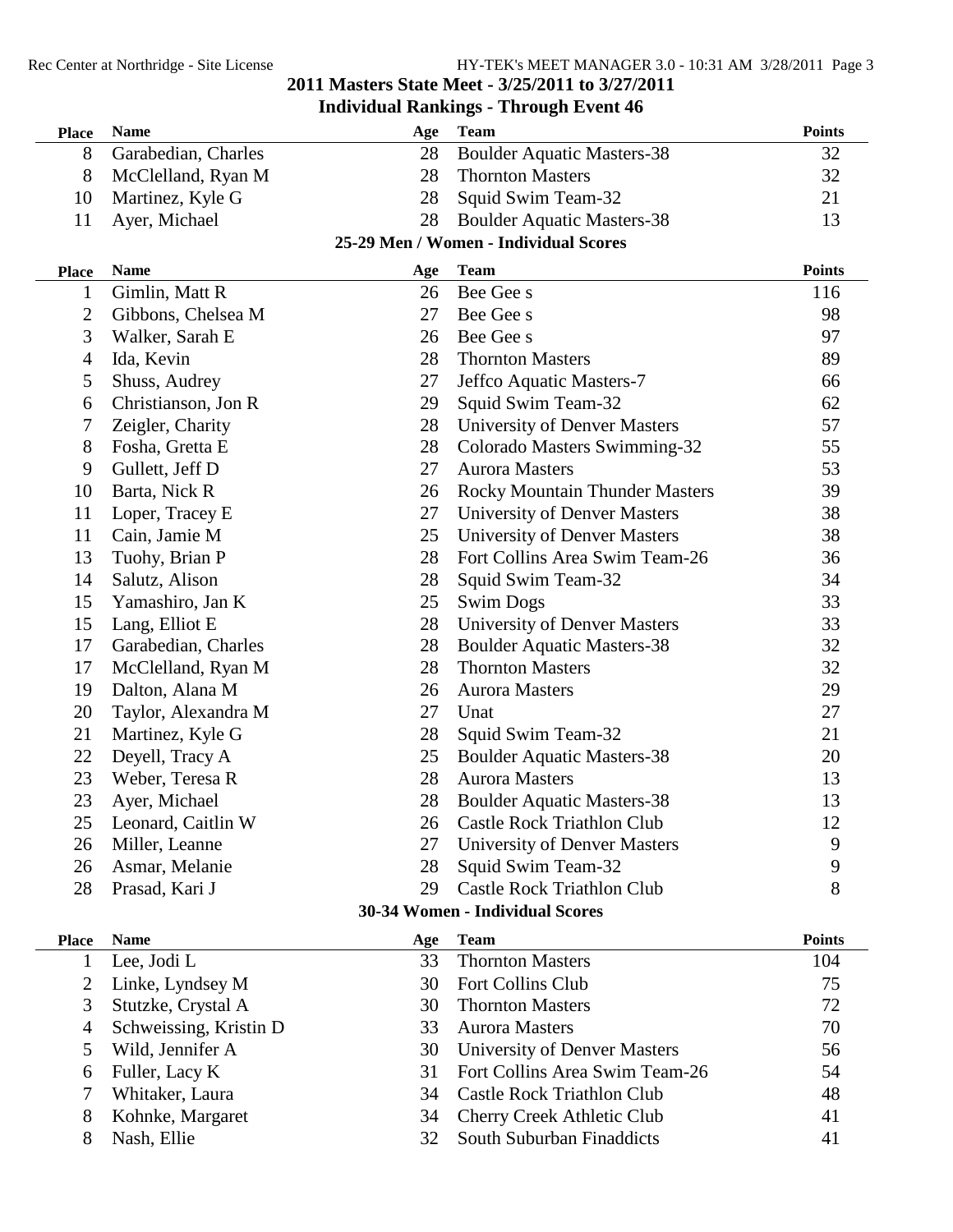| <b>Place</b>                          | <b>Name</b>                       | Age | <b>Team</b>                                                             | <b>Points</b> |  |  |
|---------------------------------------|-----------------------------------|-----|-------------------------------------------------------------------------|---------------|--|--|
| 10                                    | Wilson, Amanda J                  | 32  | <b>Rocky Mountain Thunder Masters</b>                                   | 40            |  |  |
| 11                                    | Gabehart, Kelsa                   | 30  | University of Denver Masters                                            | 36            |  |  |
| 12                                    | Matlock, Annika S                 | 32  | Colorado Masters Swimming-32                                            | 26            |  |  |
| 13                                    | Marschner, Marie A                | 32  | Jeffco Aquatic Masters-7                                                | 15            |  |  |
|                                       |                                   |     | 30-34 Men - Individual Scores                                           |               |  |  |
| <b>Place</b>                          | <b>Name</b>                       | Age | <b>Team</b>                                                             | <b>Points</b> |  |  |
| 1                                     | Cox, Michael J                    | 33  | Jeffco Aquatic Masters-7                                                | 123           |  |  |
| 2                                     | Forrester, Scott G                | 33  | <b>Thornton Masters</b>                                                 | 76            |  |  |
| 3                                     | Thomas, Matthew S                 | 31  | Unat                                                                    | 60            |  |  |
| 4                                     | Jackson, Keaka                    | 30  | <b>University of Denver Masters</b>                                     | 47            |  |  |
| 5                                     | Bergstedt, Brent M                | 30  | <b>Rocky Mountain Thunder Masters</b>                                   | 43            |  |  |
| 6                                     | Schwartzkopf, Jess J              | 32  | <b>Aurora Masters</b>                                                   | 41            |  |  |
| 7                                     | Treanor, Nate                     | 33  | Fort Collins Area Swim Team-26                                          | 36            |  |  |
| 7                                     | Brown, Brian                      | 33  | Unattached                                                              | 36            |  |  |
| 9                                     | Krell, David                      | 32  | <b>Rocky Mountain Thunder Masters</b>                                   | 35            |  |  |
| 10                                    | Alvarez, Daniel B                 | 30  | <b>Highlands Ranch Masters</b>                                          | 33            |  |  |
| 11                                    | Oaks, Lee C                       | 32  | Fort Collins Club                                                       | 30            |  |  |
| 12                                    | Bailey, Bret                      | 32  | New Mexico Masters-42                                                   | 25            |  |  |
| 13                                    | Cain, David P                     | 32  | <b>Lafayette Masters</b>                                                | 24            |  |  |
| 14                                    | Heydt, Mark S                     | 34  | Mhm                                                                     | 22            |  |  |
| 15                                    | Browning, Allen                   | 32  | <b>Boulder Aquatic Masters-38</b>                                       | 14            |  |  |
| 16                                    | Juliano, Kevin J                  | 31  | <b>Thornton Masters</b>                                                 | 10            |  |  |
| 30-34 Men / Women - Individual Scores |                                   |     |                                                                         |               |  |  |
|                                       |                                   |     |                                                                         |               |  |  |
| <b>Place</b>                          | <b>Name</b>                       | Age | <b>Team</b>                                                             | <b>Points</b> |  |  |
| $\mathbf{1}$                          | Cox, Michael J                    | 33  | Jeffco Aquatic Masters-7                                                | 123           |  |  |
| 2                                     | Lee, Jodi L                       | 33  | <b>Thornton Masters</b>                                                 | 104           |  |  |
| 3                                     | Forrester, Scott G                | 33  | <b>Thornton Masters</b>                                                 | 76            |  |  |
| 4                                     | Linke, Lyndsey M                  | 30  | Fort Collins Club                                                       | 75            |  |  |
| 5                                     | Stutzke, Crystal A                | 30  | <b>Thornton Masters</b>                                                 | 72            |  |  |
| 6                                     | Schweissing, Kristin D            | 33  | <b>Aurora Masters</b>                                                   | 70            |  |  |
| 7                                     | Thomas, Matthew S                 | 31  | Unat                                                                    | 60            |  |  |
| 8                                     | Wild, Jennifer A                  | 30  | <b>University of Denver Masters</b>                                     | 56            |  |  |
| 9                                     | Fuller, Lacy K                    | 31  | Fort Collins Area Swim Team-26                                          | 54            |  |  |
| 10                                    | Whitaker, Laura                   | 34  | <b>Castle Rock Triathlon Club</b>                                       | 48            |  |  |
| 11                                    | Jackson, Keaka                    | 30  | <b>University of Denver Masters</b>                                     | 47            |  |  |
| 12                                    | Bergstedt, Brent M                | 30  | <b>Rocky Mountain Thunder Masters</b>                                   | 43            |  |  |
| 13                                    | Kohnke, Margaret                  | 34  | <b>Cherry Creek Athletic Club</b>                                       | 41            |  |  |
| 13                                    | Schwartzkopf, Jess J              | 32  | <b>Aurora Masters</b>                                                   | 41            |  |  |
| 13                                    | Nash, Ellie                       | 32  | South Suburban Finaddicts                                               | 41            |  |  |
| 16                                    | Wilson, Amanda J                  | 32  | <b>Rocky Mountain Thunder Masters</b>                                   | 40            |  |  |
| 17                                    | Treanor, Nate                     | 33  | Fort Collins Area Swim Team-26                                          | 36            |  |  |
| 17                                    | Brown, Brian                      | 33  | Unattached                                                              | 36            |  |  |
| 17                                    | Gabehart, Kelsa                   | 30  | <b>University of Denver Masters</b>                                     | 36            |  |  |
| 20<br>21                              | Krell, David<br>Alvarez, Daniel B | 32  | <b>Rocky Mountain Thunder Masters</b><br><b>Highlands Ranch Masters</b> | 35<br>33      |  |  |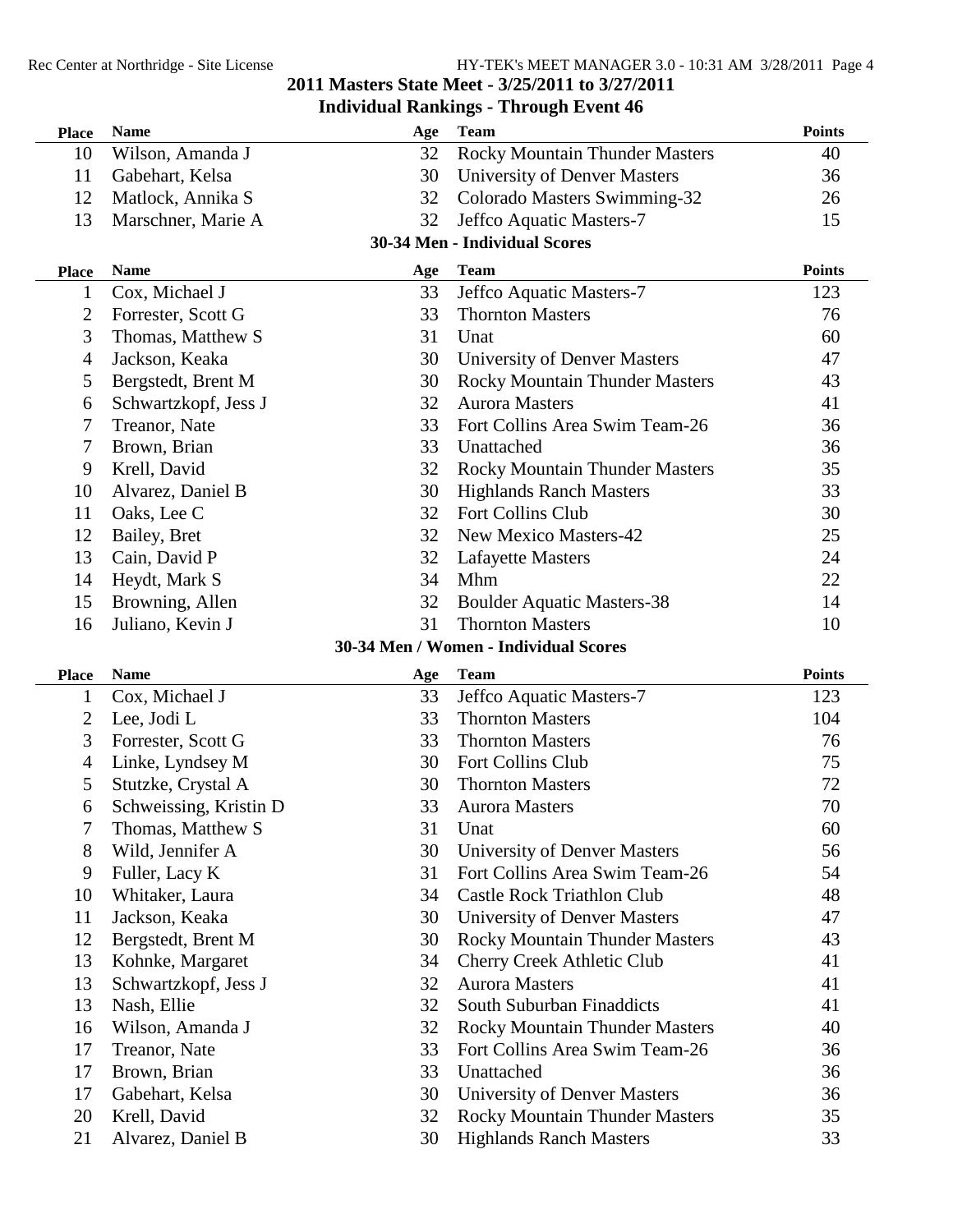#### **Place Name Age Team Points** 22 Oaks, Lee C 32 Fort Collins Club 30 23 Matlock, Annika S 32 Colorado Masters Swimming-32 26 24 Bailey, Bret 32 New Mexico Masters-42 25 25 Cain, David P 32 Lafayette Masters 24 26 Heydt, Mark S 34 Mhm 22 27 Marschner, Marie A 32 Jeffco Aquatic Masters-7 15 28 Browning, Allen 32 Boulder Aquatic Masters-38 14 29 Juliano, Kevin J 31 Thornton Masters 10 **35-39 Women - Individual Scores Place Name Age Team Points** 1 Stearns, Stephanie L 35 Bee Gee s 72 2 Framke, Erin C 37 University of Denver Masters 52 3 Good, Tricia 39 University of Denver Masters 51 4 Stukas, Roisin G 36 Thornton Masters 50 5 DeHaven, Kathleen 39 Boulder Aquatic Masters-38 49 5 Speckman, Channa L 36 Inverness Masters-21 49 7 Early, Becky D 37 Bee Gee s 44 8 Baumann, Kari K 39 Bee Gee s 42 9 Krhoun, Skye W 38 Unat 40 10 Winchester, Amanda N 37 Bee Gee s 29 11 Van Slingerlandt, Mica M 35 Boulder Aquatic Masters-38 28 12 Hodges, Jenny A 36 Prairie Masters Swim Team-54 25 13 Jorgensen, Mindy M 37 Prairie Masters Swim Team-54 21 14 Mitchell, Melanie 39 Cherry Creek Athletic Club 12 **35-39 Men - Individual Scores Place Name Age Team Points** 1 Doherty, Kevin J 37 Squid Swim Team-32 63 2 Eisenhuth, Matthew S 36 University of Denver Masters 62 3 O'Sullivan, Chris 36 Swim Dogs 60 4 Foster, Jared 35 Thornton Masters 50 5 Shelles, Dave 37 Wyoming Masters Swimming Club-32 48 6 Meymaris, Gregory 39 Boulder Aquatic Masters-38 45 7 Schnell, Jon 36 Squid Swim Team-32 44 8 Tripp, Justin L 38 Lafayette Masters 39 9 Stewart, Scott G 36 University of Denver Masters 36 10 Truxal, Erik 38 Green Mountain Masters 34 11 Wong, Douglas L 35 Boulder Aquatic Masters-38 33 12 Gillilan, William J 39 New Mexico Masters-42 32 13 Hayden, John W 39 Squid Swim Team-32 27 13 Hodges, Jeff W 35 Prairie Masters Swim Team-54 27 15 Ruotsala, Lane W 36 Unattached 25 16 Haji, Salim 39 University of Denver Masters 15 17 Vierling, Steve R 35 University of Denver Masters 13 18 Nichols, Joe D 36 University of Denver Masters 5 19 Weaver, Chris 2008 35 Thornton Masters 2008 2014 **35-39 Men / Women - Individual Scores**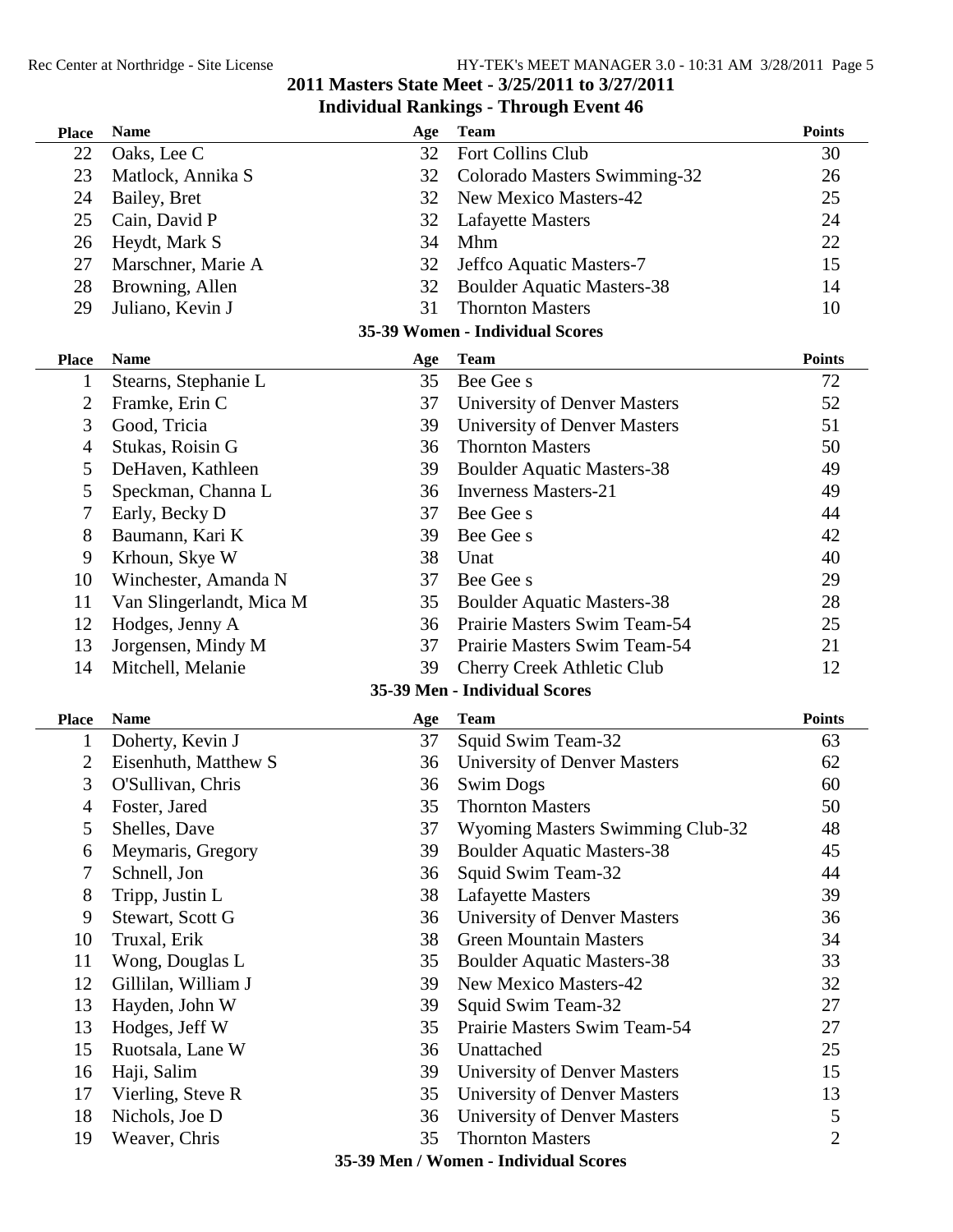#### **Masters State Meet - 3/25/2011 to 3/27/2011 Individual Rankings - Through Event 46 Place Name Age Team Points** 1 Stearns, Stephanie L 35 Bee Gee s 72 2 Doherty, Kevin J 37 Squid Swim Team-32 63 Eisenhuth, Matthew S 36 University of Denver Masters 62 O'Sullivan, Chris 36 Swim Dogs 60 Framke, Erin C 37 University of Denver Masters 52 Good, Tricia 39 University of Denver Masters 51 Stukas, Roisin G 36 Thornton Masters 50 Foster, Jared 35 Thornton Masters 50 Speckman, Channa L 36 Inverness Masters-21 49 DeHaven, Kathleen 39 Boulder Aquatic Masters-38 49 Shelles, Dave 37 Wyoming Masters Swimming Club-32 48 Meymaris, Gregory 39 Boulder Aquatic Masters-38 45 Schnell, Jon 36 Squid Swim Team-32 44 13 Early, Becky D 37 Bee Gee s 44 15 Baumann, Kari K 39 Bee Gee s 42 16 Krhoun, Skye W 38 Unat 40 17 Tripp, Justin L 38 Lafayette Masters 39 Stewart, Scott G 36 University of Denver Masters 36 Truxal, Erik 38 Green Mountain Masters 34 20 Wong, Douglas L 35 Boulder Aquatic Masters-38 33 21 Gillilan, William J 39 New Mexico Masters-42 32 22 Winchester, Amanda N 37 Bee Gee s 29 Van Slingerlandt, Mica M 35 Boulder Aquatic Masters-38 28 Hodges, Jeff W 35 Prairie Masters Swim Team-54 27 Hayden, John W 39 Squid Swim Team-32 27 Hodges, Jenny A 36 Prairie Masters Swim Team-54 25 Ruotsala, Lane W 36 Unattached 25 Jorgensen, Mindy M 37 Prairie Masters Swim Team-54 21 Haji, Salim 39 University of Denver Masters 15 Vierling, Steve R 35 University of Denver Masters 13 Mitchell, Melanie 39 Cherry Creek Athletic Club 12 32 Nichols, Joe D 36 University of Denver Masters 5 Weaver, Chris 35 Thornton Masters 2

#### **40-44 Women - Individual Scores**

| <b>Name</b>        | Age | <b>Team</b>                 | <b>Points</b> |
|--------------------|-----|-----------------------------|---------------|
| Richardson, Kim G  | 42  | Fort Collins Club           | 64            |
| Quaratino, Aimee M | 40  | Jeffco Aquatic Masters-7    | 64            |
| Vowles, Nicole     | 40  | <b>Thornton Masters</b>     | 63            |
| White, LeighAnn    | 41  | <b>Thornton Masters</b>     | 59            |
| Moen, Teri J       | 42  | <b>Swim Dogs</b>            | 58            |
| Broncucia, Stacy L | 42  | <b>Thornton Masters</b>     | 53            |
| Barrow, Jennifer   | 42  | Greenwood Athletic Club     | 52            |
| Babson, Kristin A  | 43  | <b>Swim Dogs</b>            | 49            |
| Seavall, Kelly J   | 42  | <b>Inverness Masters-21</b> | 48            |
| McEahern, Barb     | 40  | Jeffco Aquatic Masters-7    | 43            |
| Clapp, Christine J | 44  | <b>Inverness Masters-21</b> | 29            |
|                    |     |                             |               |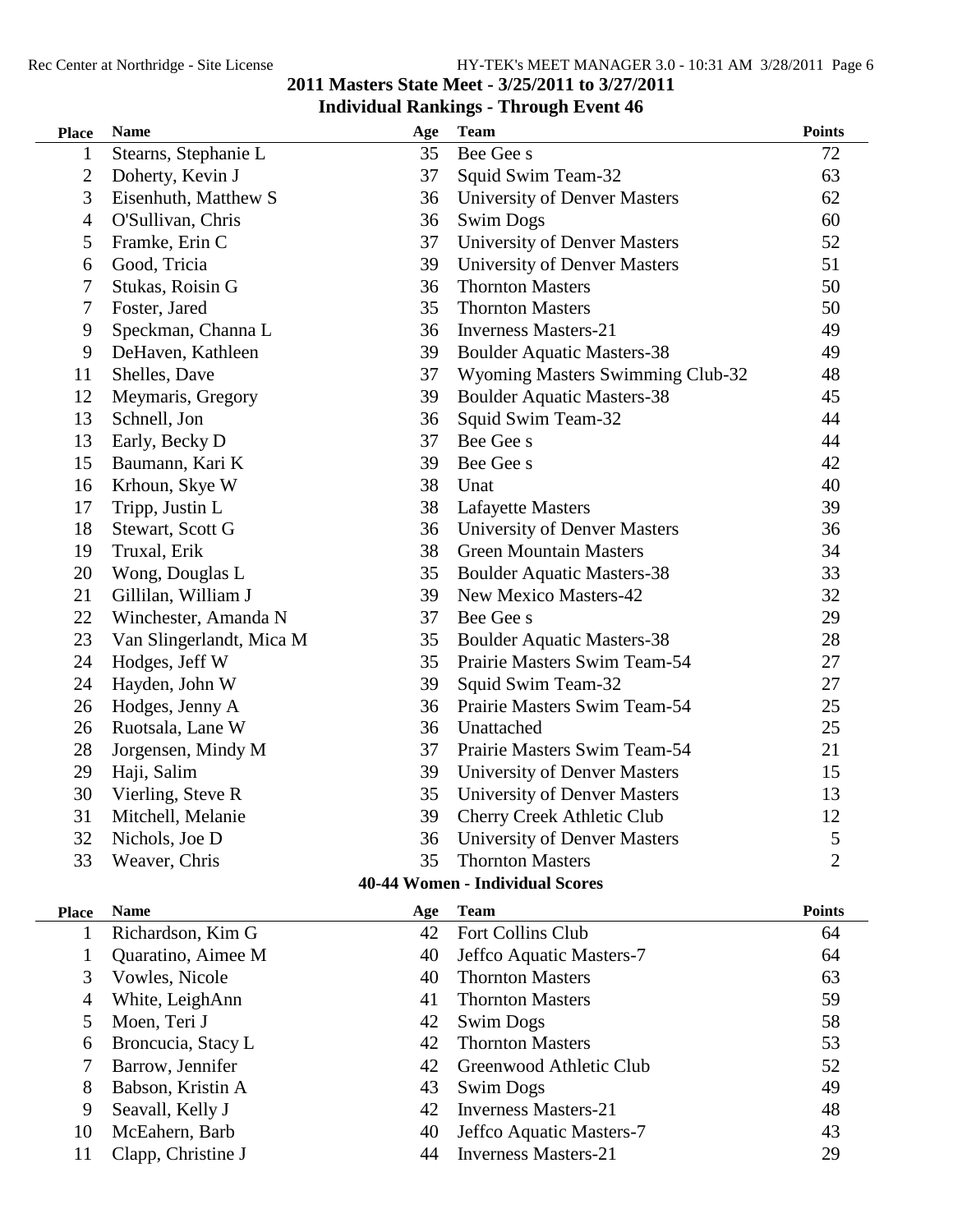## **Individual Rankings - Through Event 46**

### **40-44 Women - Individual Scores**

| <b>Place</b>   | <b>Name</b>             | Age | <b>Team</b>                           | <b>Points</b>    |
|----------------|-------------------------|-----|---------------------------------------|------------------|
| 12             | Walker, Anne            | 40  | <b>University of Denver Masters</b>   | 21               |
| 13             | Nowakowski, Heidi       | 43  | <b>Thornton Masters</b>               | 20               |
| 14             | Mithoff, Laura          | 44  | <b>Cherry Creek Athletic Club</b>     | 19               |
| 15             | Keaten, Heather L       | 41  | <b>Fort Collins Club</b>              | 16               |
| 16             | Lipson, Christy E       | 41  | <b>Boulder Aquatic Masters-38</b>     | 8                |
| 16             | Frisbey Decker, Julie A | 41  | Cherry Creek Athletic Club            | 8                |
| 18             | Farris, Justina P       | 41  | <b>Thornton Masters</b>               | 7                |
| 19             | Blitz, Kathryn A        | 43  | South Suburban Finaddicts             | 6                |
|                |                         |     | <b>40-44 Men - Individual Scores</b>  |                  |
| <b>Place</b>   | <b>Name</b>             | Age | <b>Team</b>                           | <b>Points</b>    |
| 1              | Cruz, Eduardo           | 41  | <b>Thornton Masters</b>               | 92               |
| 2              | Casler, Mark E          | 42  | Bee Gee s                             | 67               |
| 3              | Nasser, Rob             | 41  | Mhm                                   | 63               |
| 4              | Daughtrey, Clay L       | 43  | <b>Thornton Masters</b>               | 58               |
| 5              | Grazier, David E        | 40  | Jeffco Aquatic Masters-7              | 50               |
| 6              | McLaughlin, Patrick     | 41  | Bee Gee s                             | 48               |
| 7              | Steen, Peter            | 41  | <b>New Mexico Masters-42</b>          | 41               |
| 7              | Pryor, Keith T          | 40  | Squid Swim Team-32                    | 41               |
| 9              | Gonzales, Mike S        | 44  | <b>Boulder Aquatic Masters-38</b>     | 40               |
| 10             | Rosinski, Thomas J      | 41  | <b>University of Denver Masters</b>   | 39               |
| 11             | Pazmino, Jorge E        | 41  | <b>Aurora Masters</b>                 | 33               |
| 12             | White, Brad             | 41  | Bee Gee s                             | 31               |
| 13             | Hansen, Shawn E         | 44  | <b>Thornton Masters</b>               | 28               |
| 13             | Dane, Matt A            | 40  | <b>Boulder Aquatic Masters-38</b>     | 28               |
| 15             | Bartuska, Jim           | 43  | Foothills Masters Swim Team-33        | 24               |
| 16             | Smit, Robbert-Paul A    | 41  | <b>Boulder Aquatic Masters-38</b>     | 20               |
| 17             | Schneider, Michael C    | 44  | New Mexico Masters-42                 | 19               |
| 17             | Kelly, Patrick T        | 44  | <b>Boulder Aquatic Masters-38</b>     | 19               |
| 19             | Hoftiezer, Scott        | 40  | Denver Athletic Club-38               | 17               |
| 20             | Francavilla, Anthony    | 44  | <b>Thornton Masters</b>               | 16               |
| 21             | Hoyt, Brian K           | 44  | <b>Thornton Masters</b>               | 12               |
| 22             | Bennett, Dean W         | 44  | South Suburban Finaddicts             | 10               |
| 23             | Krauss, Neil D          | 43  | University of Denver Masters          | 9                |
| 24             | Davidson, Ron           | 41  | <b>Rocky Mountain Thunder Masters</b> | 7                |
| 25             | Cusack, Clif            | 41  | <b>Rocky Mountain Thunder Masters</b> | 6                |
| 25             | Kozlowski, Mark         | 43  | Unat                                  | 6                |
| 27             | Nagel, Andrew L         | 42  | <b>Green Mountain Masters</b>         | 5                |
| 28             | Gelormino, Mike         | 43  | <b>Thornton Masters</b>               | $\boldsymbol{2}$ |
| 28             | Slade, Shawn            | 42  | <b>Castle Rock Triathlon Club</b>     | $\overline{2}$   |
|                |                         |     | 40-44 Men / Women - Individual Scores |                  |
| <b>Place</b>   | <b>Name</b>             | Age | <b>Team</b>                           | <b>Points</b>    |
| 1              | Cruz, Eduardo           | 41  | <b>Thornton Masters</b>               | 92               |
| $\overline{2}$ | Casler, Mark E          | 42  | Bee Gee s                             | 67               |

| $\angle$ Casier. Mark E | $42$ Bee Gree S      |    |
|-------------------------|----------------------|----|
| 3 Richardson, Kim G     | 42 Fort Collins Club | 64 |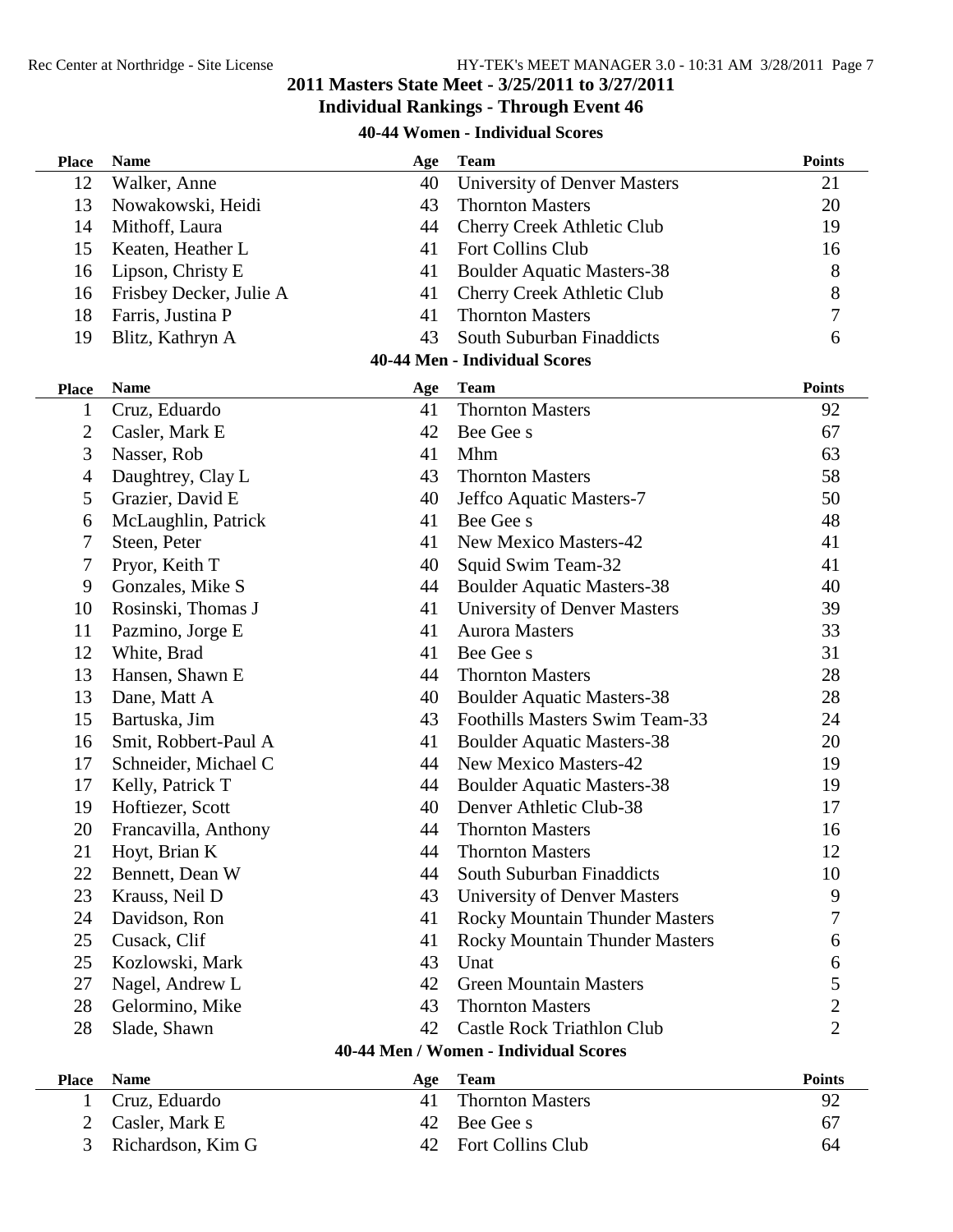#### **Individual Rankings - Through Event 46 Place Name Age Team Points** 3 Quaratino, Aimee M 40 Jeffco Aquatic Masters-7 64 5 Nasser, Rob 41 Mhm 63 5 Vowles, Nicole 40 Thornton Masters 63 7 White, LeighAnn 41 Thornton Masters 59 8 Daughtrey, Clay L 43 Thornton Masters 58 8 Moen, Teri J 42 Swim Dogs 58 58 10 Broncucia, Stacy L 42 Thornton Masters 53 11 Barrow, Jennifer 42 Greenwood Athletic Club 52 12 Grazier, David E 40 Jeffco Aquatic Masters-7 50 13 Babson, Kristin A 43 Swim Dogs 49 14 Seavall, Kelly J 42 Inverness Masters-21 48 14 McLaughlin, Patrick 41 Bee Gee s 48 16 McEahern, Barb 40 Jeffco Aquatic Masters-7 43 17 Steen, Peter 41 New Mexico Masters-42 41 17 Pryor, Keith T 40 Squid Swim Team-32 41 19 Gonzales, Mike S 44 Boulder Aquatic Masters-38 40 20 Rosinski, Thomas J 41 University of Denver Masters 39 21 Pazmino, Jorge E 41 Aurora Masters 33 22 White, Brad 41 Bee Gee s 31 23 Clapp, Christine J 44 Inverness Masters-21 29 24 Hansen, Shawn E 44 Thornton Masters 28 24 Dane, Matt A 40 Boulder Aquatic Masters-38 28 26 Bartuska, Jim 43 Foothills Masters Swim Team-33 24 27 Walker, Anne 40 University of Denver Masters 21 28 Nowakowski, Heidi 43 Thornton Masters 20 28 Smit, Robbert-Paul A 41 Boulder Aquatic Masters-38 20 30 Mithoff, Laura 44 Cherry Creek Athletic Club 19 30 Kelly, Patrick T 44 Boulder Aquatic Masters-38 19 30 Schneider, Michael C 44 New Mexico Masters-42 19 33 Hoftiezer, Scott 40 Denver Athletic Club-38 17 34 Keaten, Heather L 41 Fort Collins Club 16 34 Francavilla, Anthony 44 Thornton Masters 16 36 Hoyt, Brian K 44 Thornton Masters 12 37 Bennett, Dean W 44 South Suburban Finaddicts 10 38 Krauss, Neil D 43 University of Denver Masters 9 39 Lipson, Christy E 41 Boulder Aquatic Masters-38 8 39 Frisbey Decker, Julie A 41 Cherry Creek Athletic Club 8 41 Farris, Justina P 67 and 41 Thornton Masters 7 and 7 and 7 and 7 and 7 and 7 and 7 and 7 and 7 and 7 and 7 and 7 and 7 and 7 and 7 and 7 and 7 and 7 and 7 and 7 and 7 and 7 and 7 and 7 and 7 and 7 and 7 and 7 and 7 and 41 Davidson, Ron 41 Rocky Mountain Thunder Masters 7 43 Blitz, Kathryn A 43 South Suburban Finaddicts 6 43 Kozlowski, Mark 43 Unat 6 43 Cusack, Clif **41 Rocky Mountain Thunder Masters** 6 46 Nagel, Andrew L<sub>42</sub> Green Mountain Masters 5 47 Gelormino, Mike 43 Thornton Masters 2 47 Slade, Shawn 42 Castle Rock Triathlon Club 2

**2011 Masters State Meet - 3/25/2011 to 3/27/2011**

#### **45-49 Women - Individual Scores**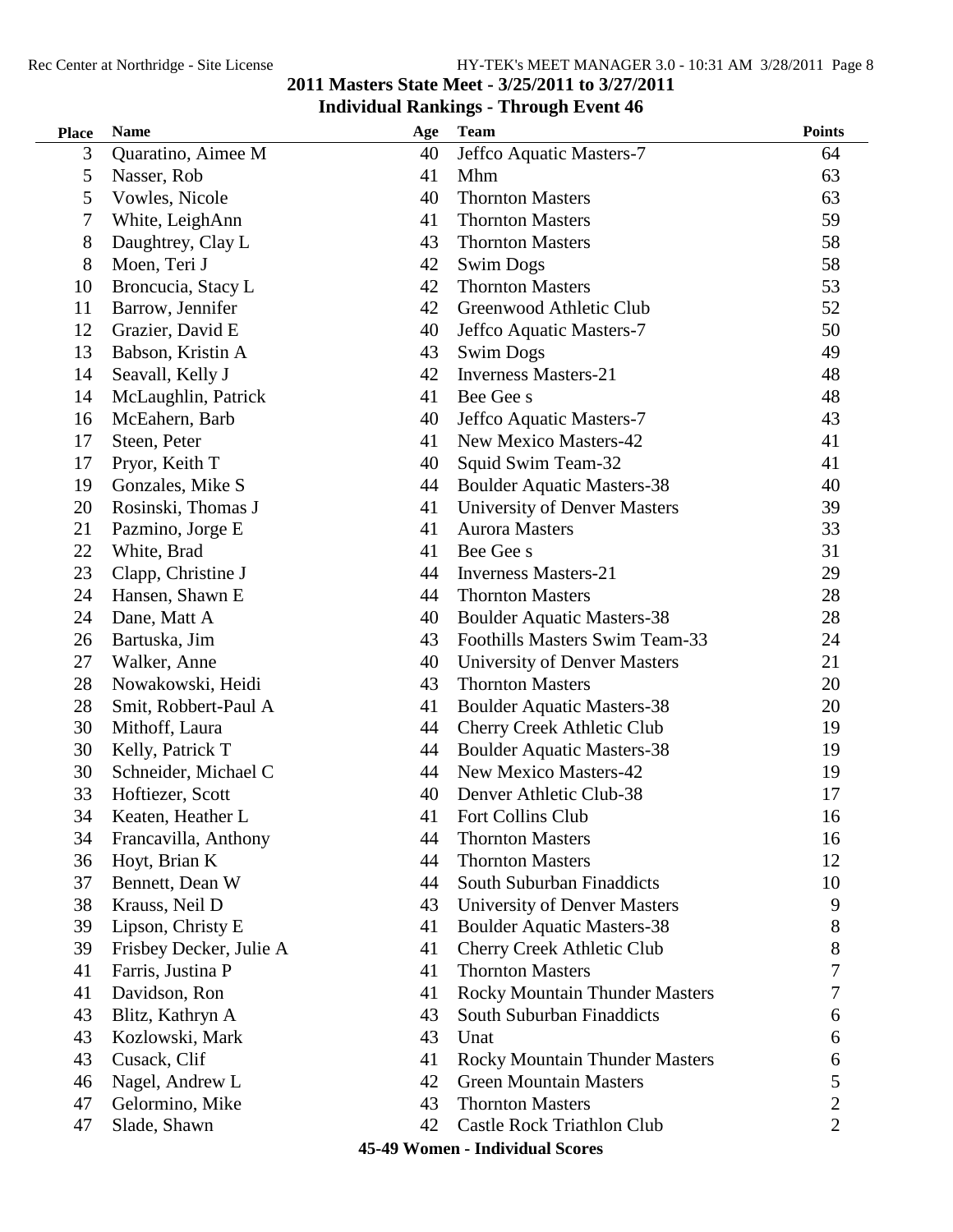#### **Place Name Age Team Points** 1 Vanderpoel, Nicole L 46 Greenwood Athletic Club 93 2 Von Der Lippe, Susan G 45 Bee Gee s 66 3 Crouch, Kim 49 Bee Gee s 54 4 Waeschle, Karen L 48 Unat 51 5 Uhl, Mary A 45 New Mexico Masters-42 49 5 Hagadorn, Heather 46 University of Denver Masters 49 7 Lee, Julie A 45 Green Mountain Masters 43 8 Washburn, Lynette A 47 Aurora Masters 38 9 Clendenen, Karen A 48 Cherry Creek Athletic Club 36 9 Dullea, Melanie J 49 South Suburban Finaddicts 36 11 Hammock, Maka K 49 Fort Collins Area Swim Team-26 31 12 Scott-Kube, Anna T 48 Boulder Aquatic Masters-38 30 12 Derr, Kirsten L 46 University of Denver Masters 30 12 Freund, Shelle J 46 Inverness Masters-21 30 15 Martin, Kimberly S 46 University of Denver Masters 23 16 Thilker, Lisa A 45 Inverness Masters-21 21 21 17 Bershok, Rhonda 46 Aurora Masters 19 18 Stokoe, Jeanne 49 Thornton Masters 16 19 Plummer, C.C. C 45 Jeffco Aquatic Masters-7 15 20 Bohlmann, Lisa A 45 Bee Gee s 13 20 Rugar, Lisa M 48 Rocky Mountain Thunder Masters 13 22 Johnson, Deanna M 47 Highlands Ranch Masters 9 22 Popish, Robyn A<br>
24 Sannev. Collette H 46 Green Mountain Masters<br>
24 Sannev. Collette H 46 Green Mountain Masters 24 Sappey, Collette H 46 Green Mountain Masters 24 Andrie, Katherine Q 46 Aurora Masters 8 26 Casper, Dana M 46 Cherry Creek Athletic Club 7 26 Bergen, Michelle A 49 University of Denver Masters 7 28 Boileau, Ute C 6 48 Rocky Mountain Thunder Masters 6 29 Corbett, Mary 49 Inverness Masters-21 5 29 Golding, Sandy F 47 Colorado Masters Swimming-32 5 31 Sager, Sarah 46 Boulder Aquatic Masters-38 4 32 Craft, Carol S 49 Thornton Masters 3 33 Hanson, Betty A 48 Prairie Masters Swim Team-54 1 **45-49 Men - Individual Scores Place Name Age Team Points** 1 Barringer, Rob 45 Colorado Masters Swimming-32 75 2 Wise, Mike 2012 46 University of Denver Masters 2014 3 Goodwin, Rob 46 Jeffco Aquatic Masters-7 59 4 Pins, Michael T 45 Boulder Aquatic Masters-38 50.50 5 Boileau, Michael G 49 Rocky Mountain Thunder Masters 41 6 O'Keeffe, John P  $\begin{array}{ccc} 49 & \text{Bee Gee s} \end{array}$  40 6 Phelps, Brian R 46 Aurora Masters 40 8 Acosta, Marty J 45 Aurora Masters 37 9 Walker, Jerry R 46 University of Denver Masters 36.50 10 Garcia, Doug A 49 Fort Collins Area Swim Team-26 33.50 11 Classen, Ken A 49 University of Denver Masters 30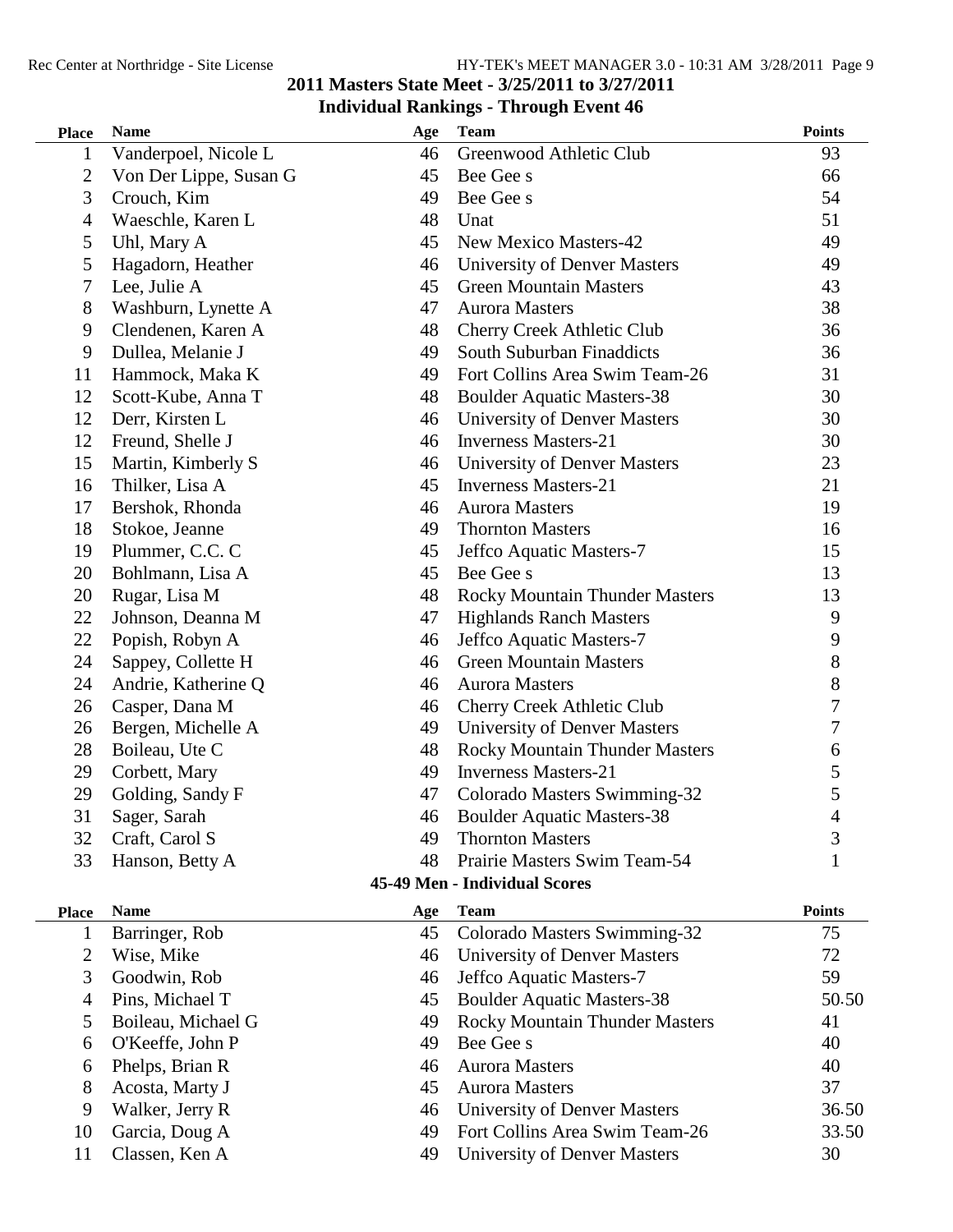#### **45-49 Men - Individual Scores**

| <b>Place</b>   | <b>Name</b>            | Age | <b>Team</b>                           | <b>Points</b> |
|----------------|------------------------|-----|---------------------------------------|---------------|
| 12             | Burke, Patrick L       | 49  | <b>University of Denver Masters</b>   | 28.50         |
| 13             | Melanson, Edward L     | 48  | <b>University of Denver Masters</b>   | 28            |
| 14             | Ramirez, Al            | 49  | Bee Gee s                             | 26            |
| 15             | Menezes, Ron C         | 48  | <b>Blu Frog Team</b>                  | 22            |
| 15             | Jordan, James H        | 48  | University of Denver Masters          | 22            |
| 15             | Lowe, Todd W           | 48  | Bee Gee s                             | 22            |
| 18             | Kelly, John F          | 49  | Bee Gee s                             | 16            |
| 19             | Hanson, Jim S          | 48  | <b>Csst Masters</b>                   | 15            |
| 19             | Jones, Rich B          | 45  | Jeffco Aquatic Masters-7              | 15            |
| 21             | Magouirk, Jeffrey K    | 49  | Bee Gee s                             | 12            |
| 22             | Adams, Rasta Todd A    | 46  | Wyoming Masters Swimming Club         | 7             |
|                |                        |     | 45-49 Men / Women - Individual Scores |               |
| <b>Place</b>   | <b>Name</b>            | Age | <b>Team</b>                           | <b>Points</b> |
| $\mathbf{1}$   | Vanderpoel, Nicole L   | 46  | Greenwood Athletic Club               | 93            |
| $\overline{2}$ | Barringer, Rob         | 45  | Colorado Masters Swimming-32          | 75            |
| 3              | Wise, Mike             | 46  | University of Denver Masters          | 72            |
| 4              | Von Der Lippe, Susan G | 45  | Bee Gee s                             | 66            |
| 5              | Goodwin, Rob           | 46  | Jeffco Aquatic Masters-7              | 59            |
| 6              | Crouch, Kim            | 49  | Bee Gee s                             | 54            |
| 7              | Waeschle, Karen L      | 48  | Unat                                  | 51            |
| 8              | Pins, Michael T        | 45  | <b>Boulder Aquatic Masters-38</b>     | 50.50         |
| 9              | Uhl, Mary A            | 45  | <b>New Mexico Masters-42</b>          | 49            |
| 9              | Hagadorn, Heather      | 46  | University of Denver Masters          | 49            |
| 11             | Lee, Julie A           | 45  | <b>Green Mountain Masters</b>         | 43            |
| 12             | Boileau, Michael G     | 49  | <b>Rocky Mountain Thunder Masters</b> | 41            |
| 13             | Phelps, Brian R        | 46  | <b>Aurora Masters</b>                 | 40            |
| 13             | O'Keeffe, John P       | 49  | Bee Gee s                             | 40            |
| 15             | Washburn, Lynette A    | 47  | <b>Aurora Masters</b>                 | 38            |
| 16             | Acosta, Marty J        | 45  | <b>Aurora Masters</b>                 | 37            |
| 17             | Walker, Jerry R        | 46  | <b>University of Denver Masters</b>   | 36.50         |
| 18             | Dullea, Melanie J      | 49  | South Suburban Finaddicts             | 36            |
| 18             | Clendenen, Karen A     | 48  | Cherry Creek Athletic Club            | 36            |
| 20             | Garcia, Doug A         | 49  | Fort Collins Area Swim Team-26        | 33.50         |
| 21             | Hammock, Maka K        | 49  | Fort Collins Area Swim Team-26        | 31            |
| 22             | Scott-Kube, Anna T     | 48  | <b>Boulder Aquatic Masters-38</b>     | 30            |
| 22             | Derr, Kirsten L        | 46  | University of Denver Masters          | 30            |
| 22             | Freund, Shelle J       | 46  | <b>Inverness Masters-21</b>           | 30            |
| 22             | Classen, Ken A         | 49  | University of Denver Masters          | 30            |
| 26             | Burke, Patrick L       | 49  | University of Denver Masters          | 28.50         |
| 27             | Melanson, Edward L     | 48  | University of Denver Masters          | 28            |
| 28             | Ramirez, Al            | 49  | Bee Gee s                             | 26            |
| 29             | Martin, Kimberly S     | 46  | University of Denver Masters          | 23            |
| 30             | Jordan, James H        | 48  | <b>University of Denver Masters</b>   | 22            |
| 30             | Lowe, Todd W           | 48  | Bee Gee s                             | 22            |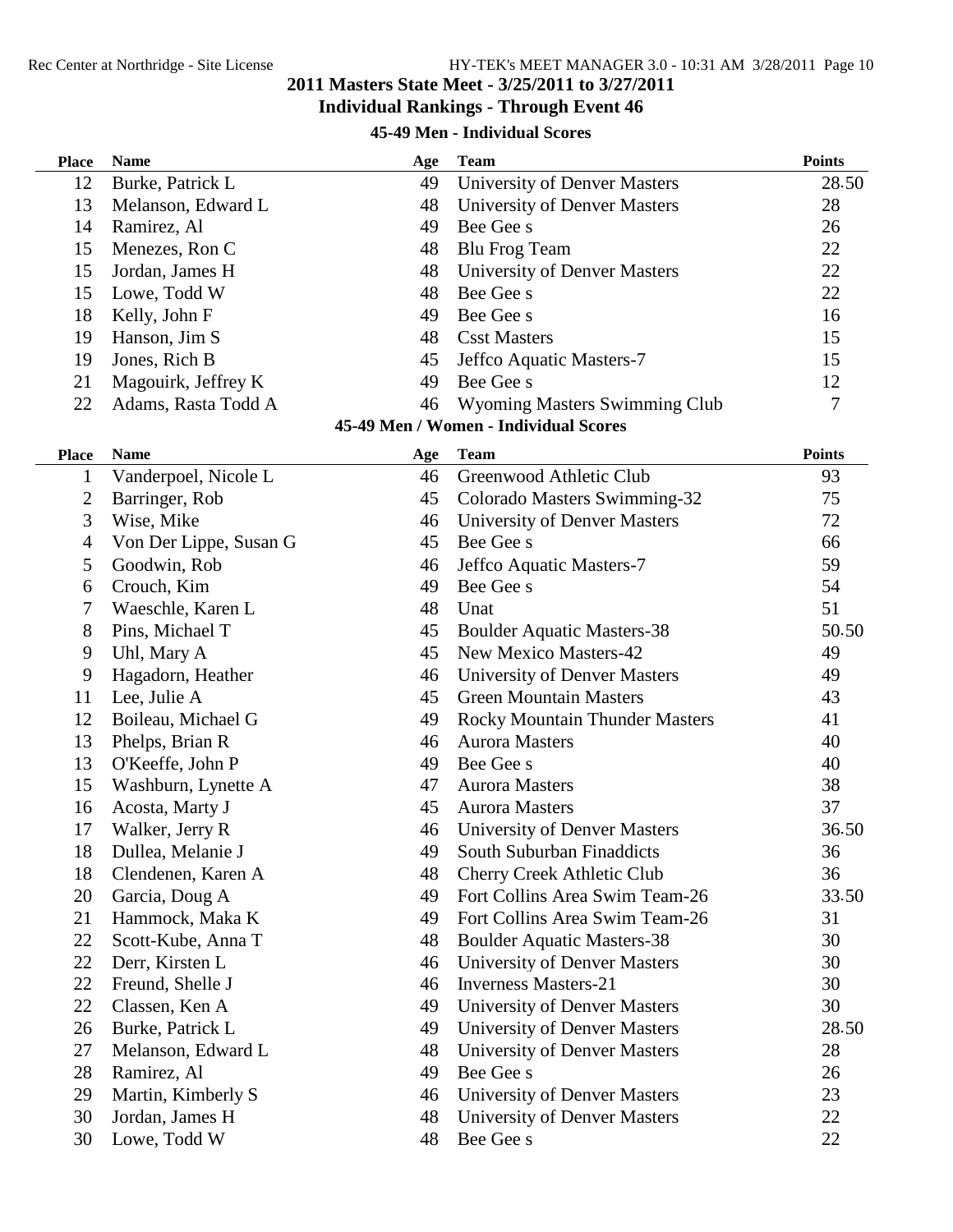| <b>Place</b> | <b>Name</b>         | Age | <b>Team</b>                           | <b>Points</b> |
|--------------|---------------------|-----|---------------------------------------|---------------|
| 30           | Menezes, Ron C      | 48  | <b>Blu Frog Team</b>                  | 22            |
| 33           | Thilker, Lisa A     | 45  | <b>Inverness Masters-21</b>           | 21            |
| 34           | Bershok, Rhonda     | 46  | <b>Aurora Masters</b>                 | 19            |
| 35           | Kelly, John F       | 49  | Bee Gee s                             | 16            |
| 35           | Stokoe, Jeanne      | 49  | <b>Thornton Masters</b>               | 16            |
| 37           | Jones, Rich B       | 45  | Jeffco Aquatic Masters-7              | 15            |
| 37           | Hanson, Jim S       | 48  | <b>Csst Masters</b>                   | 15            |
| 37           | Plummer, C.C. C     | 45  | Jeffco Aquatic Masters-7              | 15            |
| 40           | Rugar, Lisa M       | 48  | <b>Rocky Mountain Thunder Masters</b> | 13            |
| 40           | Bohlmann, Lisa A    | 45  | Bee Gee s                             | 13            |
| 42           | Magouirk, Jeffrey K | 49  | Bee Gee s                             | 12            |
| 43           | Johnson, Deanna M   | 47  | <b>Highlands Ranch Masters</b>        | 9             |
| 43           | Popish, Robyn A     | 46  | Jeffco Aquatic Masters-7              | 9             |
| 45           | Sappey, Collette H  | 46  | <b>Green Mountain Masters</b>         | 8             |
| 45           | Andrie, Katherine Q | 46  | <b>Aurora Masters</b>                 | $8\,$         |
| 47           | Casper, Dana M      | 46  | Cherry Creek Athletic Club            | 7             |
| 47           | Adams, Rasta Todd A | 46  | <b>Wyoming Masters Swimming Club</b>  | 7             |
| 47           | Bergen, Michelle A  | 49  | <b>University of Denver Masters</b>   | 7             |
| 50           | Boileau, Ute C      | 48  | Rocky Mountain Thunder Masters        | 6             |
| 51           | Corbett, Mary       | 49  | <b>Inverness Masters-21</b>           | 5             |
| 51           | Golding, Sandy F    | 47  | Colorado Masters Swimming-32          | 5             |
| 53           | Sager, Sarah        | 46  | <b>Boulder Aquatic Masters-38</b>     | 4             |
| 54           | Craft, Carol S      | 49  | <b>Thornton Masters</b>               | 3             |
| 55           | Hanson, Betty A     | 48  | Prairie Masters Swim Team-54          | 1             |
|              |                     |     | 50-54 Women - Individual Scores       |               |
| <b>Place</b> | <b>Name</b>         | Age | <b>Team</b>                           | <b>Points</b> |
| $\mathbf{1}$ | Oerman, Voni M      | 50  | Greenwood Athletic Club               | 107           |
| 2            | Nelson, Judy A      | 50  | <b>Highlands Ranch Masters</b>        | 105           |
| 3            | Gable, Lisa         | 53  | <b>Pueblo Masters Swimming</b>        | 75            |
| 4            | Garnier, Kathy L    | 50  | <b>Inverness Masters-21</b>           | 49            |
| 5            | Tatnall, Suzy C     | 51  | <b>Highlands Ranch Masters</b>        | 48            |
| 6            | Gdovic, Suzanne     | 51  | <b>Rocky Mountain Thunder Masters</b> | 45            |
| 7            | Nolte, Susan D      | 50  | <b>Inverness Masters-21</b>           | 43            |
| 8            | Tame, Shelly L      | 50  | Jeffco Aquatic Masters-7              | 40            |
| 9            | Sortwell, Andrea    | 51  | Bee Gee s                             | 38            |
| 10           | Weihenmayer, Ellen  | 52  | Unat                                  | 34            |
| 11           | Metzger, Anne M     | 50  | Jeffco Aquatic Masters-7              | 31            |
| 12           | Kimbrough, Doris R  | 51  | Bee Gee s                             | 23            |
| 13           | Fletcher, Lynne E   | 50  | <b>Inverness Masters-21</b>           | 21            |
| 14           | Townley, Antoinette | 50  | <b>Thornton Masters</b>               | 20            |
| 15           | Anderson, Cynthia B | 54  | <b>Boulder Aquatic Masters-38</b>     | 15            |
| 15           | Mazzetta, Marcy L   | 52  | Cherry Creek Athletic Club            | 15            |
| 15           | Hughes, Cindy S     | 50  | Mhm                                   | 15            |
| 18           | Bennett, Aimee      | 54  | South Suburban Finaddicts             | 12            |
| 19           | Jacobson, Carrie L  | 51  | Prairie Masters Swim Team-54          | 9             |
| 20           | Brock, Thurston     | 50  | Cherry Creek Athletic Club            | 8             |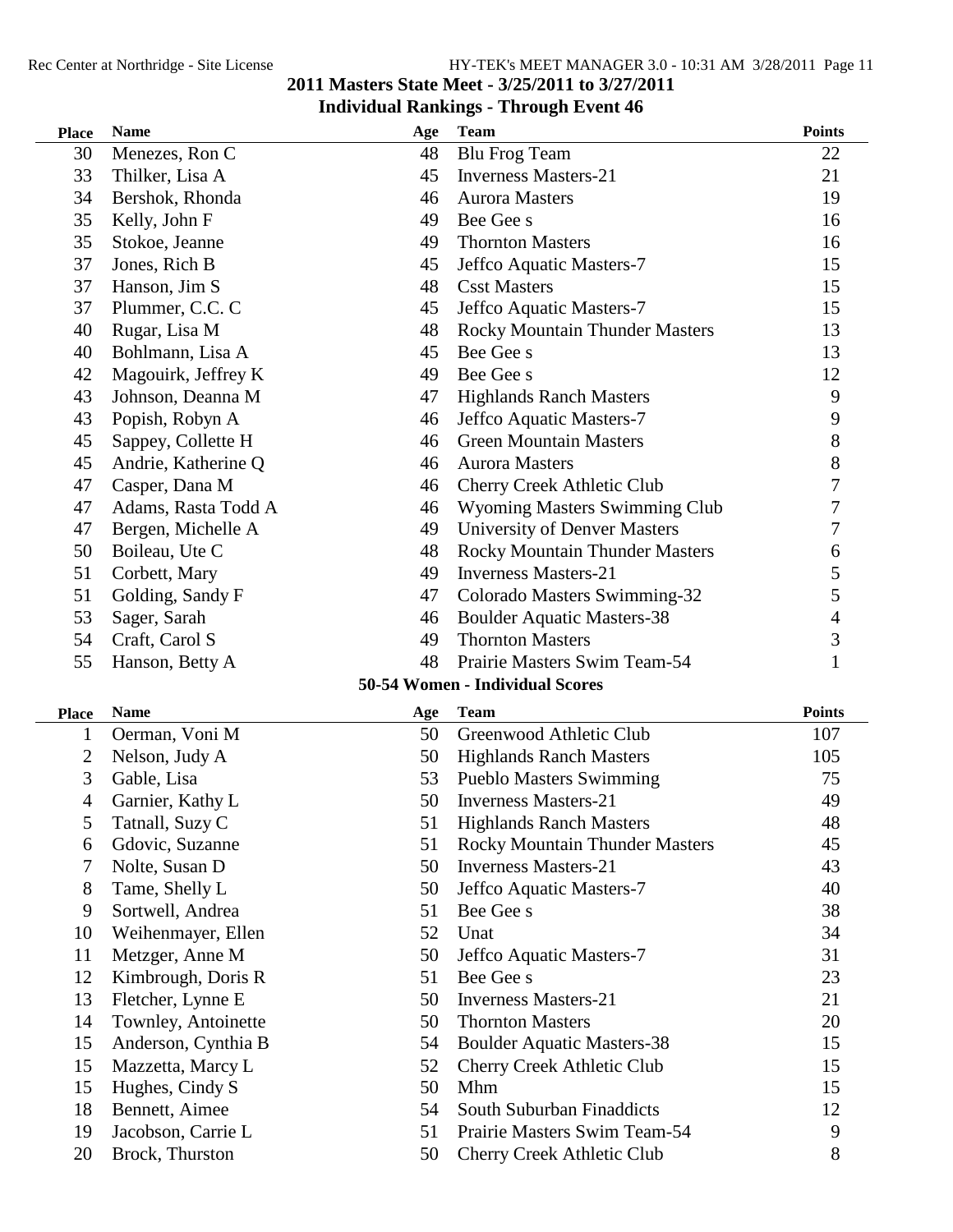#### **Individual Rankings - Through Event 46**

#### **50-54 Women - Individual Scores**

| <b>Place</b>   | <b>Name</b>              | Age | <b>Team</b>                           | <b>Points</b>  |
|----------------|--------------------------|-----|---------------------------------------|----------------|
| 21             | Andersson, Pia E         | 50  | <b>Cherry Creek Athletic Club</b>     | 7              |
| 22             | Whitman-Zai, Julie       | 51  | <b>Castle Rock Triathlon Club</b>     | $\overline{2}$ |
|                |                          |     | 50-54 Men - Individual Scores         |                |
| <b>Place</b>   | <b>Name</b>              | Age | <b>Team</b>                           | <b>Points</b>  |
| $\mathbf{1}$   | Johnston, Mark A         | 50  | <b>Swim Dogs</b>                      | 99             |
| $\overline{2}$ | Scott, Greg C            | 51  | <b>University of Denver Masters</b>   | 75             |
| 3              | Murphy, Jim              | 50  | <b>Green Mountain Masters</b>         | 65             |
| 4              | Nolte, Chris C           | 54  | <b>Inverness Masters-21</b>           | 64             |
| 5              | Mann, Jonathan E         | 50  | University of Denver Masters          | 62             |
| 6              | Fuller, Ed               | 52  | <b>Thornton Masters</b>               | 55             |
| 7              | Lehrer, Mark G           | 53  | <b>Inverness Masters-21</b>           | 48             |
| 8              | Louie, Jamie             | 54  | <b>Csst Masters</b>                   | 41             |
| 9              | Nelson, Kurt D           | 51  | <b>Highlands Ranch Masters</b>        | 36             |
| 9              | Huggins, David A         | 51  | Bee Gee s                             | 36             |
| 11             | Leo, Mark                | 51  | Bee Gee s                             | 33             |
| 12             | Petrie, Steve            | 54  | <b>Aurora Masters</b>                 | 31             |
| 13             | Kruse, David L           | 50  | <b>Green Mountain Masters</b>         | 29             |
| 14             | Hulett, Jeffrey R        | 50  | <b>Thornton Masters</b>               | 27             |
| 15             | Lenhart, Edison S        | 53  | <b>Grand Valley Wave</b>              | 25             |
| 16             | Orten, Frank T           | 52  | Colorado Masters Swimming-32          | 23             |
| 17             | Chapman, Steve           | 54  | <b>University of Denver Masters</b>   | 20             |
| 18             | Crowder, Scott           | 51  | <b>Green Mountain Masters</b>         | 14             |
| 18             | Seymour, Dag L           | 52  | Jeffco Aquatic Masters-7              | 14             |
| 20             | Henderson, Jamie         | 53  | Squid Swim Team-32                    | 13             |
| 20             | Lucks, David A           | 53  | <b>Cherry Creek Athletic Club</b>     | 13             |
| 20             | Alvarado, Ray            | 54  | Colorado Masters Swimming-32          | 13             |
| 23             | Buck, Alan R             | 51  | Air Force Aquatics Mstrs-32           | 12             |
| 24             | Hawley, Gary W           | 51  | <b>Aurora Masters</b>                 | 11             |
| 25             | Cattles, Steve           | 51  | Bee Gee s                             | 10             |
| 26             | Reetz, Eric F            | 51  | Bee Gee s                             | 7              |
| 27             | Blakeslee, Christopher P | 53  | <b>University of Denver Masters</b>   | 5              |
| 27             | Erzinger, Martin J       | 53  | Greenwood Athletic Club               | 5              |
| 29             | Veteto, Steve            | 54  | Colorado Masters Swimming-32          | 3              |
| 30             | Haan, Brian E            | 54  | <b>Boulder Aquatic Masters-38</b>     | $\overline{2}$ |
|                |                          |     | 50-54 Men / Women - Individual Scores |                |
| <b>Place</b>   | <b>Name</b>              | Age | <b>Team</b>                           | <b>Points</b>  |
| 1              | Oerman, Voni M           | 50  | Greenwood Athletic Club               | 107            |
| 2              | Nelson, Judy A           | 50  | <b>Highlands Ranch Masters</b>        | 105            |
| 3              | Johnston, Mark A         | 50  | <b>Swim Dogs</b>                      | 99             |
| 4              | Gable, Lisa              | 53  | <b>Pueblo Masters Swimming</b>        | 75             |
| 4              | Scott, Greg C            | 51  | <b>University of Denver Masters</b>   | 75             |

| 6 Murphy, Jim      | 50 Green Mountain Masters       | 65 |
|--------------------|---------------------------------|----|
| 7 Nolte, Chris C   | 54 Inverness Masters-21         | 64 |
| 8 Mann, Jonathan E | 50 University of Denver Masters | 62 |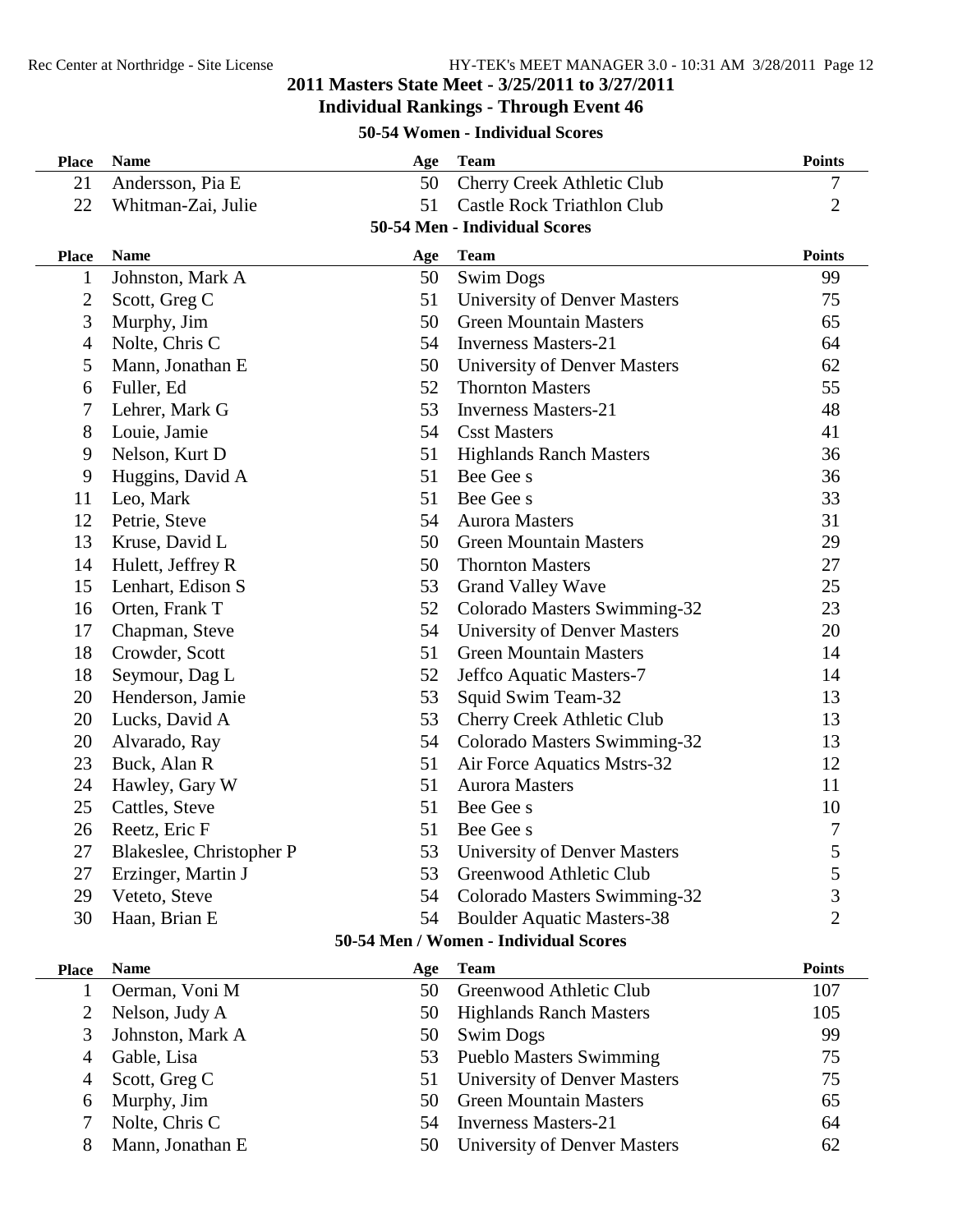| <b>Place</b> | <b>Name</b>              | Age | <b>Team</b>                           | <b>Points</b>  |
|--------------|--------------------------|-----|---------------------------------------|----------------|
| 9            | Fuller, Ed               | 52  | <b>Thornton Masters</b>               | 55             |
| 10           | Garnier, Kathy L         | 50  | <b>Inverness Masters-21</b>           | 49             |
| 11           | Tatnall, Suzy C          | 51  | <b>Highlands Ranch Masters</b>        | 48             |
| 11           | Lehrer, Mark G           | 53  | <b>Inverness Masters-21</b>           | 48             |
| 13           | Gdovic, Suzanne          | 51  | <b>Rocky Mountain Thunder Masters</b> | 45             |
| 14           | Nolte, Susan D           | 50  | <b>Inverness Masters-21</b>           | 43             |
| 15           | Louie, Jamie             | 54  | <b>Csst Masters</b>                   | 41             |
| 16           | Tame, Shelly L           | 50  | Jeffco Aquatic Masters-7              | 40             |
| 17           | Sortwell, Andrea         | 51  | Bee Gee s                             | 38             |
| 18           | Huggins, David A         | 51  | Bee Gee s                             | 36             |
| 18           | Nelson, Kurt D           | 51  | <b>Highlands Ranch Masters</b>        | 36             |
| 20           | Weihenmayer, Ellen       | 52  | Unat                                  | 34             |
| 21           | Leo, Mark                | 51  | Bee Gee s                             | 33             |
| 22           | Petrie, Steve            | 54  | <b>Aurora Masters</b>                 | 31             |
| 22           | Metzger, Anne M          | 50  | Jeffco Aquatic Masters-7              | 31             |
| 24           | Kruse, David L           | 50  | <b>Green Mountain Masters</b>         | 29             |
| 25           | Hulett, Jeffrey R        | 50  | <b>Thornton Masters</b>               | 27             |
| 26           | Lenhart, Edison S        | 53  | <b>Grand Valley Wave</b>              | 25             |
| 27           | Orten, Frank T           | 52  | Colorado Masters Swimming-32          | 23             |
| 27           | Kimbrough, Doris R       | 51  | Bee Gee s                             | 23             |
| 29           | Fletcher, Lynne E        | 50  | <b>Inverness Masters-21</b>           | 21             |
| 30           | Townley, Antoinette      | 50  | <b>Thornton Masters</b>               | 20             |
| 30           | Chapman, Steve           | 54  | <b>University of Denver Masters</b>   | 20             |
| 32           | Hughes, Cindy S          | 50  | Mhm                                   | 15             |
| 32           | Anderson, Cynthia B      | 54  | <b>Boulder Aquatic Masters-38</b>     | 15             |
| 32           | Mazzetta, Marcy L        | 52  | <b>Cherry Creek Athletic Club</b>     | 15             |
| 35           | Crowder, Scott           | 51  | <b>Green Mountain Masters</b>         | 14             |
| 35           | Seymour, Dag L           | 52  | Jeffco Aquatic Masters-7              | 14             |
| 37           | Lucks, David A           | 53  | <b>Cherry Creek Athletic Club</b>     | 13             |
| 37           | Alvarado, Ray            | 54  | Colorado Masters Swimming-32          | 13             |
| 37           | Henderson, Jamie         | 53  | Squid Swim Team-32                    | 13             |
| 40           | Bennett, Aimee           | 54  | South Suburban Finaddicts             | 12             |
| 40           | Buck, Alan R             | 51  | Air Force Aquatics Mstrs-32           | 12             |
| 42           | Hawley, Gary W           | 51  | <b>Aurora Masters</b>                 | 11             |
| 43           | Cattles, Steve           | 51  | Bee Gee s                             | 10             |
| 44           | Jacobson, Carrie L       | 51  | Prairie Masters Swim Team-54          | 9              |
| 45           | Brock, Thurston          | 50  | Cherry Creek Athletic Club            | 8              |
| 46           | Reetz, Eric F            | 51  | Bee Gee s                             | $\overline{7}$ |
| 46           | Andersson, Pia E         | 50  | <b>Cherry Creek Athletic Club</b>     | 7              |
| 48           | Erzinger, Martin J       | 53  | Greenwood Athletic Club               | 5              |
| 48           | Blakeslee, Christopher P | 53  | <b>University of Denver Masters</b>   | 5              |
| 50           | Veteto, Steve            | 54  | Colorado Masters Swimming-32          | 3              |
| 51           | Whitman-Zai, Julie       | 51  | <b>Castle Rock Triathlon Club</b>     | $\overline{c}$ |
| 51           | Haan, Brian E            | 54  | <b>Boulder Aquatic Masters-38</b>     | $\overline{2}$ |
|              |                          |     | 55-59 Women - Individual Scores       |                |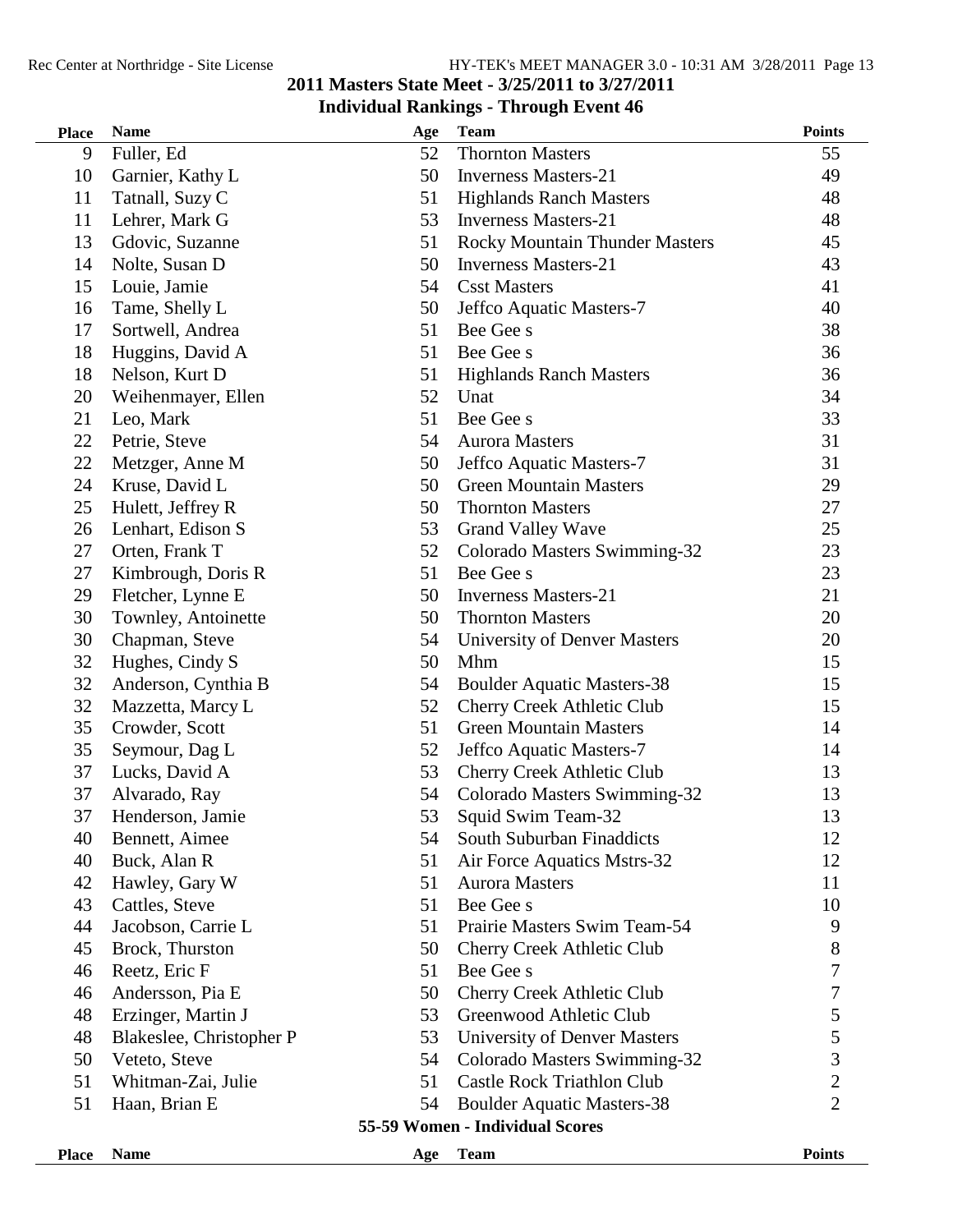| 1              | Metz, Cathy L       | 55  | Durango Masters                       | 88             |
|----------------|---------------------|-----|---------------------------------------|----------------|
| 2              | Laney, Judith B     | 58  | <b>University of Denver Masters</b>   | 55             |
| 3              | Pyle, Rebecca M     | 55  | South Suburban Finaddicts             | 49             |
| $\overline{4}$ | Haan, Mary Wohl     | 57  | <b>Boulder Aquatic Masters-38</b>     | 46             |
| 5              | Rosener, Karen K    | 57  | Fort Collins Club                     | 45             |
| 6              | Slavec, Deborah A   | 57  | <b>Highlands Ranch Masters</b>        | 35             |
| 7              | Lestikow, Polly B   | 57  | Greenwood Athletic Club               | 32             |
| 8              | Myers, Joan         | 59  | <b>Thornton Masters</b>               | 27             |
| 9              | True, Ann M         | 55  | <b>Thornton Masters</b>               | 24             |
| 10             | Roche, Carolyn M    | 59  | <b>Boulder Aquatic Masters-38</b>     | 22             |
| 11             | Kaplan, Betty C     | 56  | <b>Boulder Aquatic Masters-38</b>     | 14             |
| 12             | Blomquist, Judith L | 56  | <b>Aurora Masters</b>                 | 11             |
| 13             | Lucks, Gail K       | 59  | <b>Cherry Creek Athletic Club</b>     | 8              |
| 14             | Hoffecker, Lilian   | 55  | South Suburban Finaddicts             | 7              |
| 14             | Sunie, Beverly A    | 58  | <b>Thornton Masters</b>               | $\overline{7}$ |
|                |                     |     | 55-59 Men - Individual Scores         |                |
| <b>Place</b>   | <b>Name</b>         | Age | <b>Team</b>                           | <b>Points</b>  |
| 1              | Culp, Michael E     | 55  | South Suburban Finaddicts             | 76             |
| 2              | Stehlin, Ed H       | 55  | <b>Grand Junction Dolphins</b>        | 70             |
| 3              | Hess, Richard       | 56  | Bee Gee s                             | 68             |
| $\overline{4}$ | Stanback, John      | 57  | Fort Collins Area Swim Team-26        | 62             |
| 5              | Waterbury, Stuart S | 57  | <b>Boulder Aquatic Masters-38</b>     | 51             |
| 6              | Lehman, Mel J       | 57  | Bee Gee s                             | 44             |
| 7              | McElhinney, Tom B   | 57  | Bee Gee s                             | 42             |
| 8              | Marsh, Russell L    | 55  | Colorado Masters Swimming-32          | 41             |
| 9              | De Seguin, Michael  | 57  | <b>University of Denver Masters</b>   | 36             |
| 10             | Mann, Michael T     | 56  | <b>University of Denver Masters</b>   | 31             |
| 11             | Mainard, Tom S      | 59  | <b>Green Mountain Masters</b>         | 30             |
| 12             | Hughes, John S      | 57  | Mhm                                   | 23             |
| 13             | Ott, Bill A         | 58  | Jeffco Aquatic Masters-7              | 11             |
|                |                     |     | 55-59 Men / Women - Individual Scores |                |
| <b>Place</b>   | <b>Name</b>         | Age | <b>Team</b>                           | <b>Points</b>  |
| 1              | Metz, Cathy L       | 55  | <b>Durango Masters</b>                | 88             |
| 2              | Culp, Michael E     | 55  | South Suburban Finaddicts             | 76             |
| 3              | Stehlin, Ed H       | 55  | <b>Grand Junction Dolphins</b>        | 70             |
| 4              | Hess, Richard       | 56  | Bee Gee s                             | 68             |
| 5              | Stanback, John      | 57  | Fort Collins Area Swim Team-26        | 62             |
| 6              | Laney, Judith B     | 58  | <b>University of Denver Masters</b>   | 55             |
| 7              | Waterbury, Stuart S | 57  | <b>Boulder Aquatic Masters-38</b>     | 51             |
| 8              | Pyle, Rebecca M     | 55  | South Suburban Finaddicts             | 49             |
| 9              | Haan, Mary Wohl     | 57  | <b>Boulder Aquatic Masters-38</b>     | 46             |
| 10             | Rosener, Karen K    | 57  | Fort Collins Club                     | 45             |
| 11             | Lehman, Mel J       | 57  | Bee Gee s                             | 44             |
| 12             | McElhinney, Tom B   | 57  | Bee Gee s                             | 42             |
| 13             | Marsh, Russell L    | 55  | Colorado Masters Swimming-32          | 41             |
| 14             | De Seguin, Michael  | 57  | <b>University of Denver Masters</b>   | 36             |
|                |                     |     |                                       |                |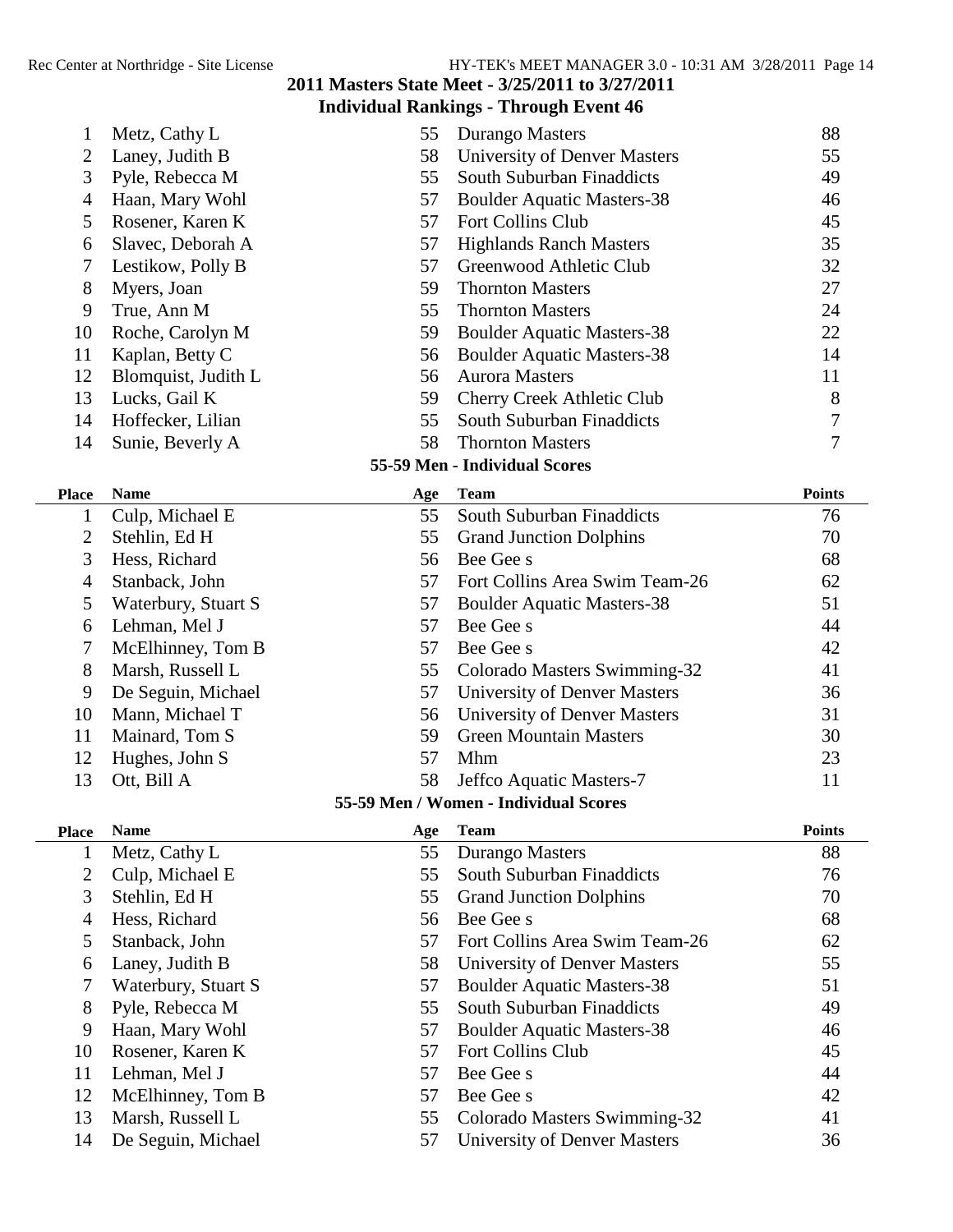| <b>Place</b>   | <b>Name</b>            | Age | <b>Team</b>                           | <b>Points</b>  |
|----------------|------------------------|-----|---------------------------------------|----------------|
| 15             | Slavec, Deborah A      | 57  | <b>Highlands Ranch Masters</b>        | 35             |
| 16             | Lestikow, Polly B      | 57  | Greenwood Athletic Club               | 32             |
| 17             | Mann, Michael T        | 56  | <b>University of Denver Masters</b>   | 31             |
| 18             | Mainard, Tom S         | 59  | <b>Green Mountain Masters</b>         | 30             |
| 19             | Myers, Joan            | 59  | <b>Thornton Masters</b>               | 27             |
| 20             | True, Ann M            | 55  | <b>Thornton Masters</b>               | 24             |
| 21             | Hughes, John S         | 57  | Mhm                                   | 23             |
| 22             | Roche, Carolyn M       | 59  | <b>Boulder Aquatic Masters-38</b>     | 22             |
| 23             | Kaplan, Betty C        | 56  | <b>Boulder Aquatic Masters-38</b>     | 14             |
| 24             | Ott, Bill A            | 58  | Jeffco Aquatic Masters-7              | 11             |
| 24             | Blomquist, Judith L    | 56  | <b>Aurora Masters</b>                 | 11             |
| 26             | Lucks, Gail K          | 59  | Cherry Creek Athletic Club            | 8              |
| 27             | Sunie, Beverly A       | 58  | <b>Thornton Masters</b>               | $\overline{7}$ |
| 27             | Hoffecker, Lilian      | 55  | South Suburban Finaddicts             | 7              |
|                |                        |     | 60-64 Women - Individual Scores       |                |
| <b>Place</b>   | <b>Name</b>            | Age | <b>Team</b>                           | <b>Points</b>  |
| $\mathbf{1}$   | England, Nancy J       | 61  | <b>Thornton Masters</b>               | 67             |
| 2              | Panos, Angie           | 61  | <b>Cherry Creek Athletic Club</b>     | 65             |
| 3              | Hashimoto, Christine L | 63  | <b>Inverness Masters-21</b>           | 51             |
| 4              | Schlingman, Sue J      | 62  | Unat                                  | 42             |
| 4              | Young, Lydia L         | 62  | Foothills Masters Swim Team-33        | 42             |
| 6              | Noble, Ann             | 63  | Cherry Creek Athletic Club            | 37             |
| 7              | Nelson, Mary Anne      | 60  | Durango Masters                       | 33             |
| 8              | Wells, Patricia        | 62  | <b>Cherry Creek Athletic Club</b>     | 17             |
|                |                        |     | 60-64 Men - Individual Scores         |                |
| <b>Place</b>   | <b>Name</b>            | Age | <b>Team</b>                           | <b>Points</b>  |
| 1              | Bryan, Todd A          | 60  | <b>Boulder Aquatic Masters-38</b>     | 110            |
| $\overline{2}$ | Harding, Peter S       | 63  | Unattached                            | 83             |
| 3              | Townsend, Cecil        | 63  | <b>Pueblo Masters Swimming</b>        | 73             |
| 4              | Carney, Kent           | 63  | Colorado Masters Swimming-32          | 67             |
| 5              | Netting, Rob           | 61  | University of Denver Masters          | 63             |
| 6              | Ferguson, Bruce        | 60  | South Suburban Finaddicts             | 58             |
| 6              | Parkinson, Bruce A     | 60  | Fort Collins Area Swim Team-26        | 58             |
| 6              | Arnold, Tom            | 63  | University of Denver Masters          | 58             |
| 9              | Colby, Curt            | 61  | <b>Boulder Aquatic Masters-38</b>     | 52             |
| 10             | Miller, Darryl W       | 60  | <b>University of Denver Masters</b>   | 33             |
| 11             | Blodgett, Bob H        | 60  | <b>Inverness Masters-21</b>           | 26             |
| 12             | Cooper, Bob            | 62  | <b>Thornton Masters</b>               | 20             |
| 13             | Creese, Dennis C       | 62  | <b>Boulder Aquatic Masters-38</b>     | 12             |
| 14             |                        |     |                                       |                |
|                | Hall, Ted R            | 60  | <b>Aurora Masters</b>                 | 11             |
| 15             | Davidson, Bertram L    | 64  | South Suburban Finaddicts             | 8              |
|                |                        |     | 60-64 Men / Women - Individual Scores |                |
| <b>Place</b>   | <b>Name</b>            | Age | <b>Team</b>                           | <b>Points</b>  |
| 1              | Bryan, Todd A          | 60  | <b>Boulder Aquatic Masters-38</b>     | 110            |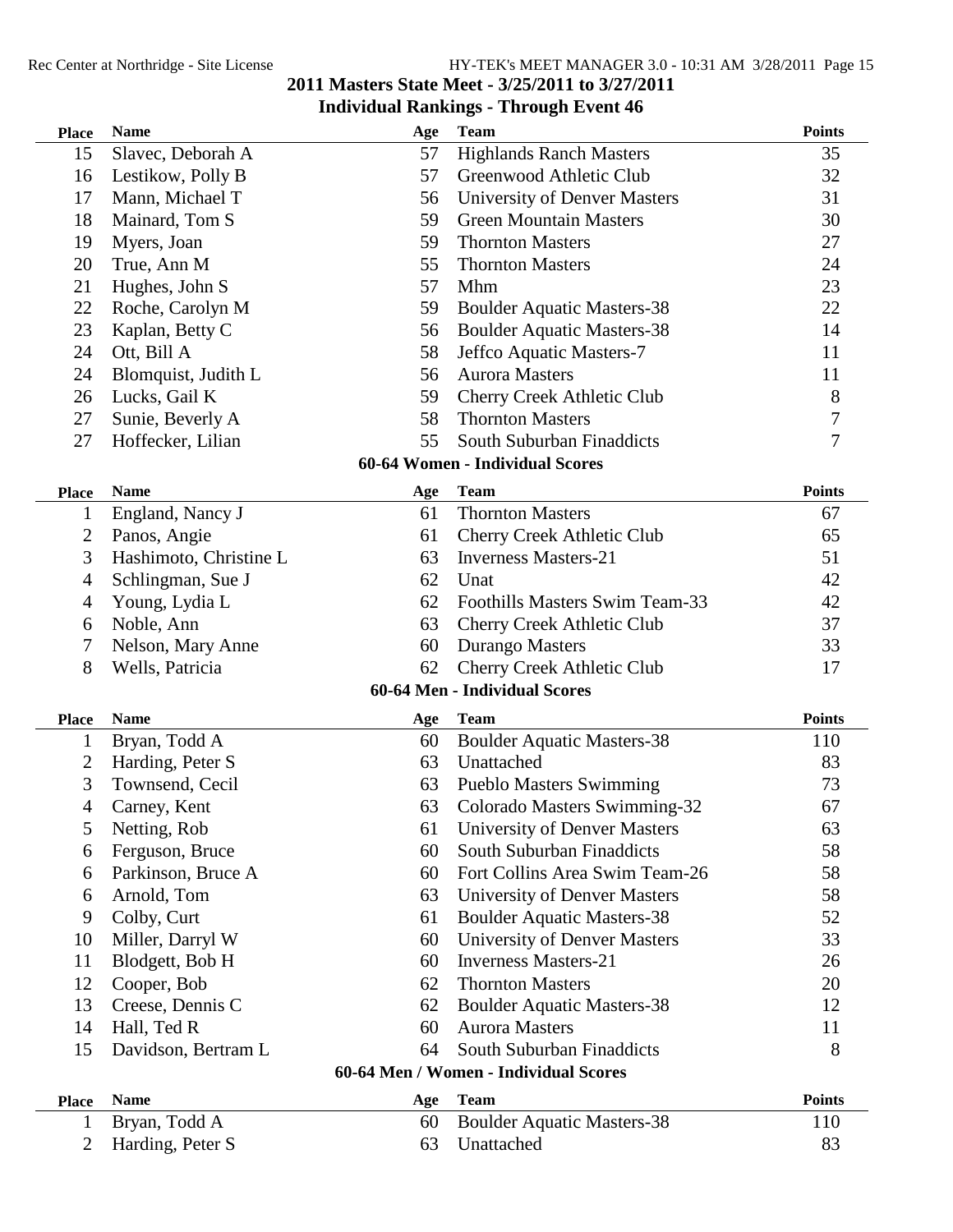| <b>Place</b>                 | <b>Name</b>                              | Age       | <b>Team</b>                                                           | <b>Points</b> |
|------------------------------|------------------------------------------|-----------|-----------------------------------------------------------------------|---------------|
| 3                            | Townsend, Cecil                          | 63        | <b>Pueblo Masters Swimming</b>                                        | 73            |
| 4                            | England, Nancy J                         | 61        | <b>Thornton Masters</b>                                               | 67            |
| 4                            | Carney, Kent                             | 63        | Colorado Masters Swimming-32                                          | 67            |
| 6                            | Panos, Angie                             | 61        | <b>Cherry Creek Athletic Club</b>                                     | 65            |
| 7                            | Netting, Rob                             | 61        | University of Denver Masters                                          | 63            |
| 8                            | Ferguson, Bruce                          | 60        | South Suburban Finaddicts                                             | 58            |
| 8                            | Parkinson, Bruce A                       | 60        | Fort Collins Area Swim Team-26                                        | 58            |
| 8                            | Arnold, Tom                              | 63        | <b>University of Denver Masters</b>                                   | 58            |
| 11                           | Colby, Curt                              | 61        | <b>Boulder Aquatic Masters-38</b>                                     | 52            |
| 12                           | Hashimoto, Christine L                   | 63        | <b>Inverness Masters-21</b>                                           | 51            |
| 13                           | Schlingman, Sue J                        | 62        | Unat                                                                  | 42            |
| 13                           | Young, Lydia L                           | 62        | Foothills Masters Swim Team-33                                        | 42            |
| 15                           | Noble, Ann                               | 63        | <b>Cherry Creek Athletic Club</b>                                     | 37            |
| 16                           | Miller, Darryl W                         | 60        | <b>University of Denver Masters</b>                                   | 33            |
| 16                           | Nelson, Mary Anne                        | 60        | Durango Masters                                                       | 33            |
| 18                           | Blodgett, Bob H                          | 60        | <b>Inverness Masters-21</b>                                           | 26            |
| 19                           | Cooper, Bob                              | 62        | <b>Thornton Masters</b>                                               | 20            |
| 20                           | Wells, Patricia                          | 62        | <b>Cherry Creek Athletic Club</b>                                     | 17            |
| 21                           | Creese, Dennis C                         | 62        | <b>Boulder Aquatic Masters-38</b>                                     | 12            |
| 22                           | Hall, Ted R                              | 60        | <b>Aurora Masters</b>                                                 | 11            |
| 23                           | Davidson, Bertram L                      | 64        | South Suburban Finaddicts                                             | 8             |
|                              |                                          |           | 65-69 Women - Individual Scores                                       |               |
| <b>Place</b>                 | <b>Name</b>                              | Age       | <b>Team</b>                                                           | <b>Points</b> |
| 1                            | Anziano, Marcia                          | 66        | <b>Inverness Masters-21</b>                                           | 73            |
| $\overline{c}$               | Wise, Louise                             | 68        | <b>Green Mountain Masters</b>                                         | 62            |
| 3                            | McKim, Penny A                           | 65        | Cherry Creek Athletic Club                                            | 57            |
|                              |                                          |           | 65-69 Men - Individual Scores                                         |               |
| <b>Place</b>                 | <b>Name</b>                              | Age       | <b>Team</b>                                                           | <b>Points</b> |
| $\mathbf{1}$                 | McDanal, Steven K                        | 67        | Jeffco Aquatic Masters-7                                              | 73            |
| $\overline{2}$               |                                          |           |                                                                       | 69            |
| 3                            |                                          | 66        | South Suburban Finaddicts                                             |               |
|                              | Burson, William W                        | 66        | <b>Swim Dogs</b>                                                      | 66            |
| 4                            | Abrahams, Richard T<br>Kalstrom, Reynold | 66        | Foothills Masters Swim Team-33                                        | 56            |
| 5                            | Tobin, John C                            | 68        | Bee Gee s                                                             | 40            |
| 6                            | Zaparanick, Robert R                     | 65        | Cherry Creek Athletic Club                                            | 36            |
| 7                            | Neuls, Allen S                           | 67        |                                                                       | 31            |
|                              |                                          |           | Colorado Masters Swimming-32<br>65-69 Men / Women - Individual Scores |               |
|                              | <b>Name</b>                              |           |                                                                       | <b>Points</b> |
| <b>Place</b><br>$\mathbf{1}$ | Anziano, Marcia                          | Age<br>66 | <b>Team</b><br><b>Inverness Masters-21</b>                            | 73            |
| $\mathbf{1}$                 | McDanal, Steven K                        | 67        | Jeffco Aquatic Masters-7                                              | 73            |
| 3                            |                                          | 66        | South Suburban Finaddicts                                             | 69            |
| 4                            | Burson, William W<br>Abrahams, Richard T | 66        | <b>Swim Dogs</b>                                                      | 66            |
| 5                            | Wise, Louise                             | 68        | <b>Green Mountain Masters</b>                                         | 62            |
| 6                            | McKim, Penny A                           | 65        | <b>Cherry Creek Athletic Club</b>                                     | 57            |
| 7                            | Kalstrom, Reynold                        | 66        | Foothills Masters Swim Team-33                                        | 56            |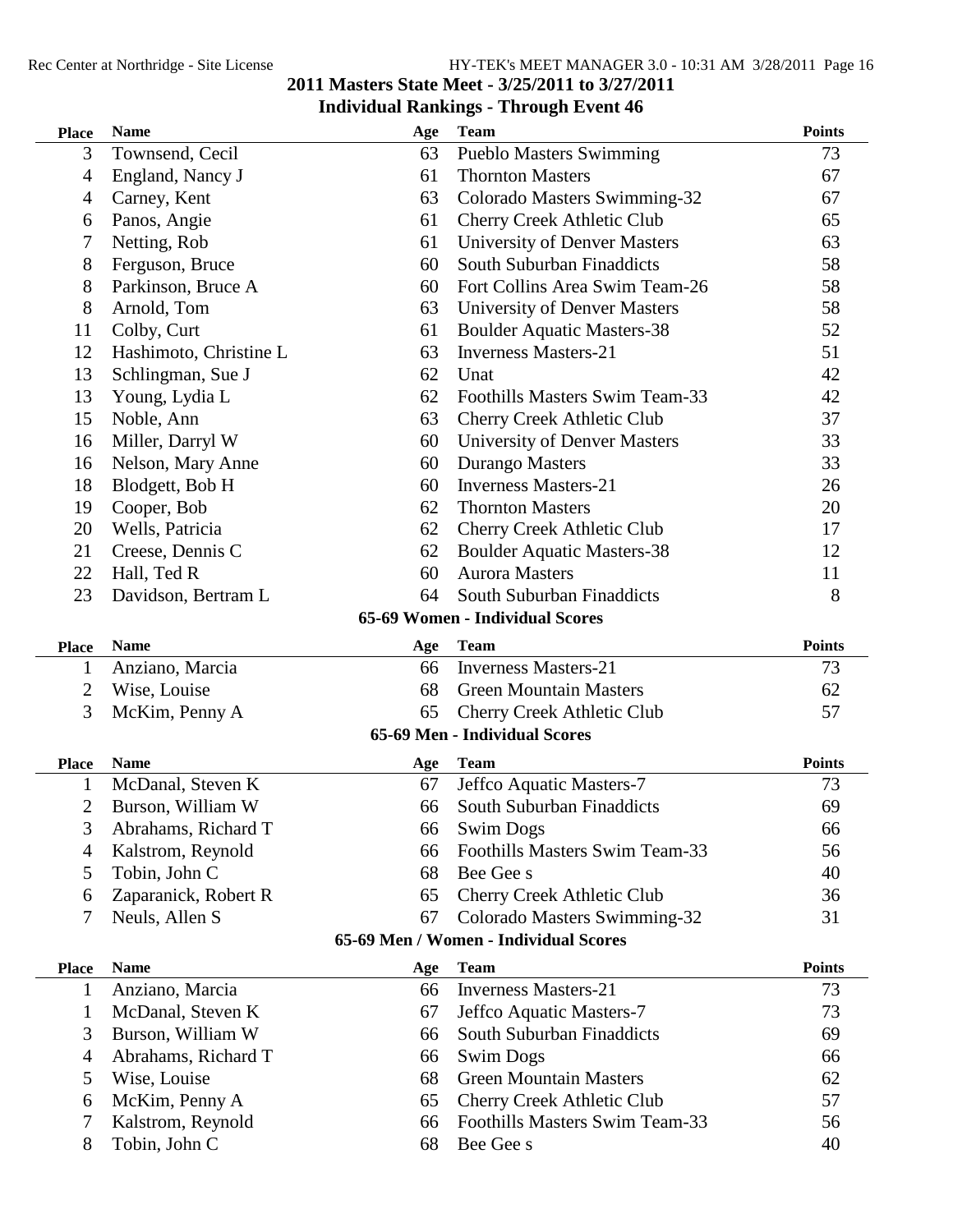## **Individual Rankings - Through Event 46**

| <b>Place</b> | <b>Name</b>            | Age       | <b>Team</b>                            | <b>Points</b> |
|--------------|------------------------|-----------|----------------------------------------|---------------|
| 9            | Zaparanick, Robert R   | 65        | <b>Cherry Creek Athletic Club</b>      | 36            |
| 10           | Neuls, Allen S         | 67        | Colorado Masters Swimming-32           | 31            |
|              |                        |           | 70-74 Women - Individual Scores        |               |
| <b>Place</b> | <b>Name</b>            | Age       | <b>Team</b>                            | <b>Points</b> |
| 1            | Ryman, Donna M         | 74        | <b>Inverness Masters-21</b>            | 33            |
|              |                        |           | 70-74 Men - Individual Scores          |               |
| <b>Place</b> | <b>Name</b>            | Age       | <b>Team</b>                            | <b>Points</b> |
| $\mathbf{1}$ | King, William E        | 71        | <b>Green Mountain Masters</b>          | 80            |
| 2            | Wolfe, Artie           | 71        | Colorado Masters Swimming-32           | 66            |
| 3            | Plummer, Mark A        | 74        | <b>Inverness Masters-21</b>            | 61            |
| 4            | Lieb, Bob A            | 70        | Durango Masters                        | 55            |
| 5            | Hutcheson, Kent        | 70        | <b>Cherry Creek Athletic Club</b>      | 42            |
| 6            | Goodwin, Lance         | 70        | <b>Green Mountain Masters</b>          | 18            |
|              |                        |           | 70-74 Men / Women - Individual Scores  |               |
| <b>Place</b> | <b>Name</b>            | Age       | <b>Team</b>                            | <b>Points</b> |
| 1            | King, William E        | 71        | <b>Green Mountain Masters</b>          | 80            |
| 2            | Wolfe, Artie           | 71        | Colorado Masters Swimming-32           | 66            |
| 3            | Plummer, Mark A        | 74        | <b>Inverness Masters-21</b>            | 61            |
| 4            | Lieb, Bob A            | 70        | Durango Masters                        | 55            |
| 5            | Hutcheson, Kent        | 70        | <b>Cherry Creek Athletic Club</b>      | 42            |
| 6            | Ryman, Donna M         | 74        | <b>Inverness Masters-21</b>            | 33            |
| 7            | Goodwin, Lance         | 70        | <b>Green Mountain Masters</b>          | 18            |
|              |                        |           | 75-79 Women - Individual Scores        |               |
| <b>Place</b> | <b>Name</b>            | Age       | <b>Team</b>                            | <b>Points</b> |
| $\mathbf{1}$ | Buchannan, Peggy       | 78        | Bee Gee s                              | 77            |
| 2            | Hertzberg, Ruth S      | 78        | Bee Gee s                              | 56            |
| 3            | Cotton, Pat A          | 75        | <b>Highlands Ranch Masters</b>         | 11            |
|              |                        |           | 75-79 Men - Individual Scores          |               |
| <b>Place</b> | <b>Name</b>            | Age       | <b>Team</b>                            | <b>Points</b> |
| 1            | Hadley, Stephen G      | 79        | Unat                                   | 88            |
| 2            | Martin, Joseph (Joe) P | 79        | South Suburban Finaddicts              | 82            |
| 3            | Patten, Bob W          | 76        | Denver Athletic Club-38                | 33            |
|              |                        |           | 75-79 Men / Women - Individual Scores  |               |
| <b>Place</b> | <b>Name</b>            | Age       | <b>Team</b>                            | <b>Points</b> |
| 1            | Hadley, Stephen G      | 79        | Unat                                   | 88            |
| 2            | Martin, Joseph (Joe) P | 79        | South Suburban Finaddicts              | 82            |
| 3            | Buchannan, Peggy       | 78        | Bee Gee s                              | 77            |
| 4            | Hertzberg, Ruth S      | 78        | Bee Gee s                              | 56            |
| 5            | Patten, Bob W          | 76        | Denver Athletic Club-38                | 33            |
| 6            | Cotton, Pat A          | 75        | <b>Highlands Ranch Masters</b>         | 11            |
|              |                        |           | 80-84 Women - Individual Scores        |               |
|              | <b>Name</b>            |           |                                        | <b>Points</b> |
| <b>Place</b> |                        | Age<br>81 | <b>Team</b><br><b>Thornton Masters</b> | 11            |
|              | Lockwood, Doe          |           |                                        |               |
|              |                        |           | 80-84 Men - Individual Scores          |               |